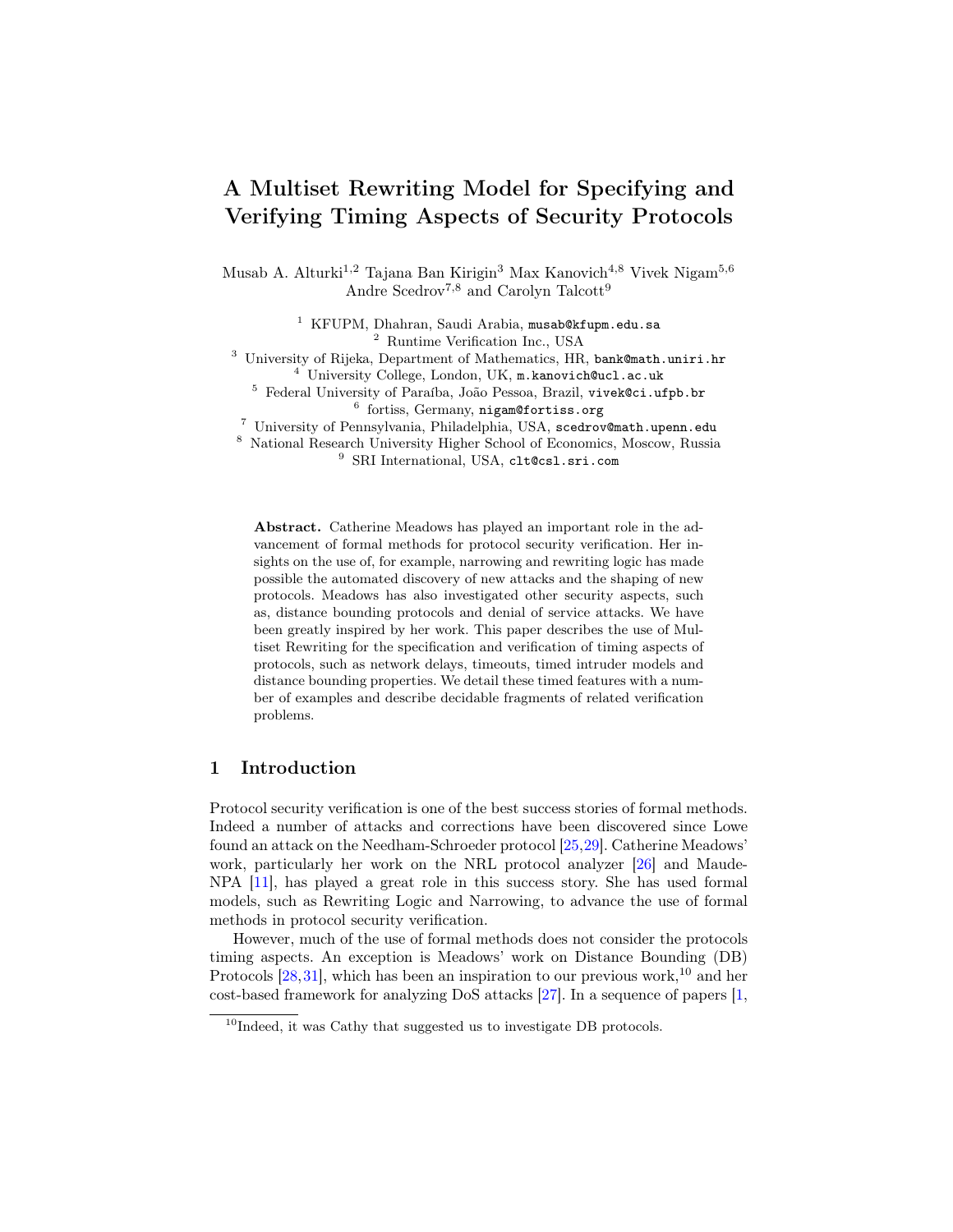[19,](#page-19-1) [22,](#page-19-2) [23\]](#page-20-6), we have developed a number of models based on Multiset Rewriting that investigate different timing aspects of protocols.

A key aspect of Meadows' work is her careful and insightful formalization of important aspects of the assumptions and actions of a protocol. In this spirit, here we describe general Timed Multiset Rewriting (MSR) theories of networks, protocols, and intruders, and show how these theories support representation of diverse timing aspects of protocol execution. We illustrate these aspects with examples. In particular, we model the following timing aspects:

- Network and processing delays, important, e.g., in DB protocol specification and verification;
- Protocol timeouts that have specific applications in a variety of protocols;
- Timed Dolev-Yao intruder, which is similar to the standard Dolev-Yao intruder model in that he can create fresh nonces, compose and decompose messages, for which he possesses the decryption key. However, timed intruder is amended with time features in order to make the physical properties of the system relevant. For example, in contrast to the Dolev-Yao intruder, timed intruder is not able to learn messages immediately, instead, he must obey the restrictions imposed by the physical transmission channel used and wait for a message to reach him.

We illustrate these aspects by specifying DB protocols and protocols with timeouts. The specifications presented here are more general than the ones appearing in our previous work by including all the timing aspects described above.

As an added benefit, we specify verification problems for timed protocol and intruder theories, and obtain some complexity results including the PSPACEcompleteness of the secrecy problem. This builds on our past work in which we have developed a rich complexity theory for problems formulated in terms of (Timed) MSR [\[23\]](#page-20-6).

The paper starts with the description of some timing aspects of security protocols in Section [2.](#page-1-0) In Section [3,](#page-3-0) we present the Timed MSR of [\[23\]](#page-20-6). In Sections [4](#page-5-0) and [5](#page-9-0) we define timed protocol and intruder theories. Section [6](#page-11-0) introduces relevant verification problems with examples. We present the related complexity results in Section [7.](#page-16-0) Finally, in Section [8](#page-17-0) we conclude by discussing related work and pointing to future work.

# <span id="page-1-0"></span>2 Timing Aspects of Security Protocols

We illustrate timing aspects of protocols with two examples. The first one is on distance bounding protocols and the second is on the use of timeouts.

## 2.1 Distance-bounding Protocols

Distance-bounding protocols  $(DB)$  [\[4,](#page-18-1) [14\]](#page-19-3) aim to enhance traditional authentication with additional assurance of users' physical proximity. The goal of a DB protocol is to provide access to some resource only to valid provers that are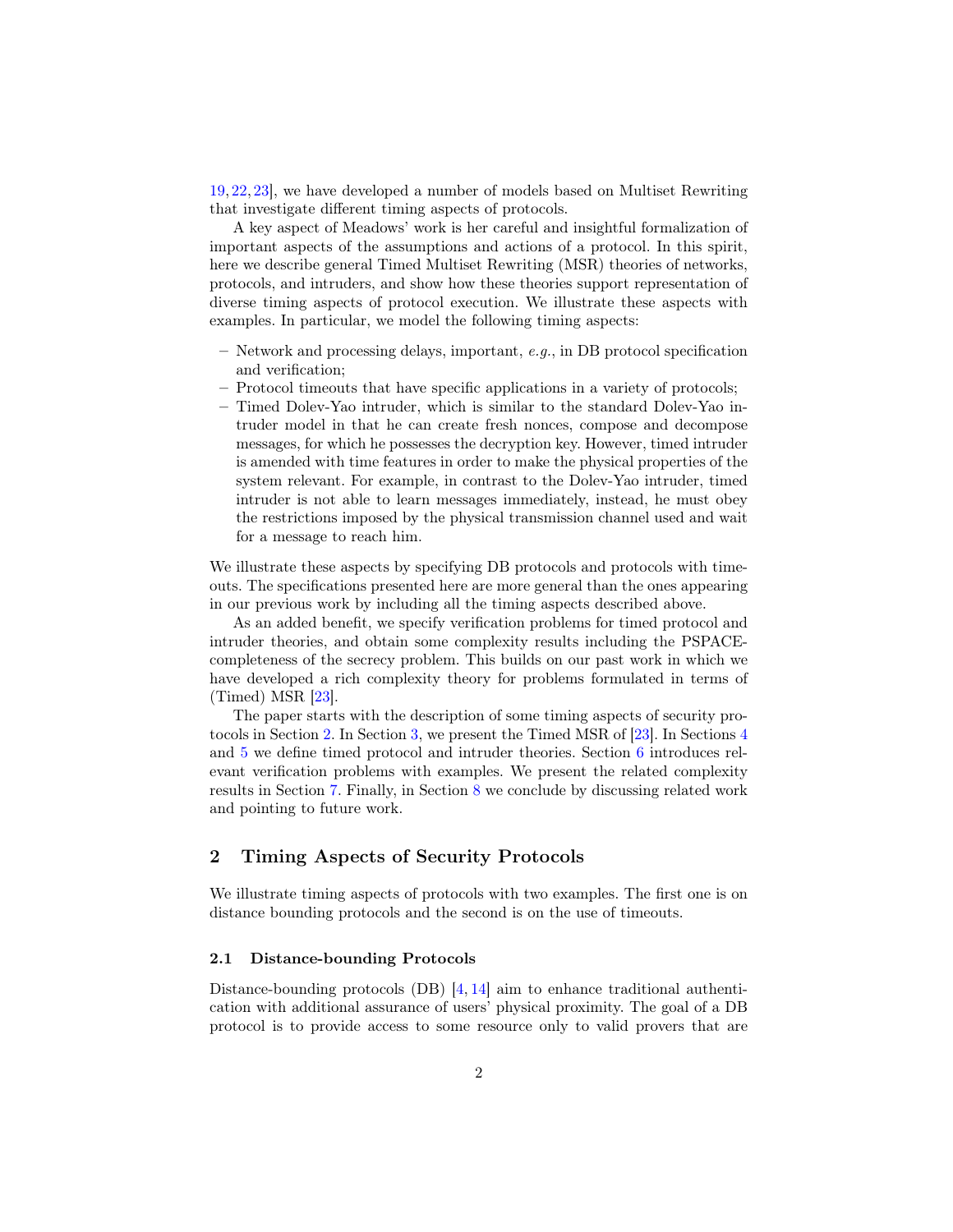within a specified distance bound, and, at the same time, reject access to intruders and to provers that are located outside of the distance bound perimeter. By measuring the round trip time of a challenge-response bit exchange, the verifier deduces the upper bound on the distance of a prover.

Attacks on communication protocols, such as relay attacks on DB protocols, can only be analyzed using models with high-resolution timing information representing physical properties of the communication medium. In order to accommodate such requirements, our models for the formalization and verification of timed protocols include explicit real time and specific time aspects involving, e.g., comparisons of time variables.

Vulnerabilities of DB protocols, besides cryptographic properties, exploit not only the timing aspects, but also the presence of other honest and dishonest provers, the presence of other verifiers, and colluding intruders, see e.g.,  $[7]$ . Our model can accommodate such aspects as well. For example, rules of protocol theories (as specified later in Section [4\)](#page-5-0) represent the behavior of verifiers and honest provers. Dishonest provers may be represented through intruder theories (as specified later in Section [5\)](#page-9-0) with specific initial knowledge. Alternatively, theories representing specific behaviors of dishonest provers can be specified, modeling e.g., early responses and guessing. Consequently, verification of DB protocols using our model can reveal various known types of attacks, including in-between-ticks attack [\[23\]](#page-20-6), distance hijacking [\[7\]](#page-19-4), among others, including vulnerabilities in multi-protocol environments.

#### <span id="page-2-0"></span>2.2 Timeouts

Protocol Session Timeouts become relevant when considering timing aspects, such as, network communication delays. Http/Https protocols use timeouts to limit waiting time in multiple situations: idle connections, client waiting for server responce, server waiting for client to complete a request. The Session Initiation Protocol (used by VOIP and other communication protocols) uses timers to limit the waiting time during different steps of the protocol. For example if the called party is not available the initialization should not ring forever! The ability to reset such timers provides readily available attack surfaces.

Lifetime/time-to-live is another important time related concept. Networking protocols (for example, TLS, Kerberos) often use tickets to control access. These tickets typically have a lifetime after which they are no longer valid. Packets traveling through the network (for example TCP/IP) often have a time-to-live to avoid loops and problems delaying delivery.

As an illustration of the use of timeouts, consider the protocol shown in Figure [1a.](#page-3-1) It is a version of the Needham-Schroeder protocol [\[29\]](#page-20-1) with timeouts. In particular, Alice starts the communication with Bob as in the original NS, by creating a fresh nonce  $N_A$ , at time  $t_0$ , reaching Bob at time  $t_1$ . Bob answers by creating a fresh nonce  $N_B$  and sending it at time  $t_2$ , reaching Alice at time  $t_3$ . Then Alice responds at time  $t_4$  reaching Bob at time  $t_5$ . The difference is that Alice waits for Bob's response for a given period,  $Timeout$ . If expected message is not received within this period, the protocol session is terminated.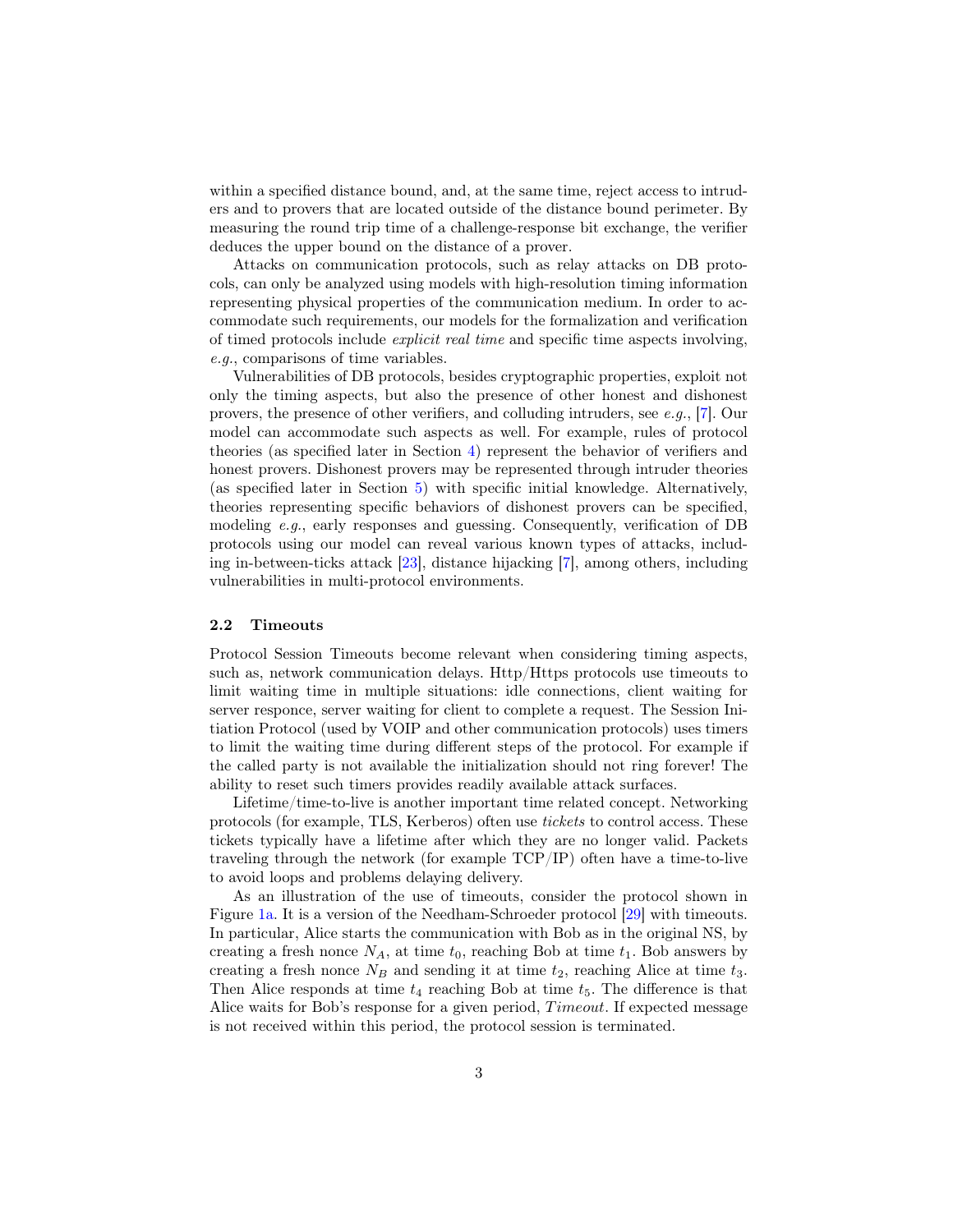<span id="page-3-1"></span>

(a) Needham-Schroeder Protocol with Timeout.

(b) Timed Version of Lowe Attack.

Fig. 1: Adding Timeouts to Needham-Schroeder Protocol.

The use of timeouts has implications to an intruder, as shown in the timed version of the Lowe Attack [\[25\]](#page-20-0) in Figure [1b.](#page-3-1) In particular, the intruder has to be able to send the response  $\{N_A, N_B\}_{K_A}$  to Alice within the period Timeout. That is, for that attack to succeed,  $t_7 - t_0 \leq$  Timeout has to hold.<sup>11</sup>

For the traditional Dolev-Yao intruder, this is not a problem as he impersonates the network. Thus he can forward messages instantaneously. This may lead to false positives, as it is not physically possible to forward messages instantaneously. We propose in Section [5,](#page-9-0) therefore, a refinement of the Dolev-Yao intruder which takes timing aspects, such communication and processing delays, into account.

## <span id="page-3-0"></span>3 Timed Multiset Rewriting

We review Timed Multiset Rewriting of [\[23\]](#page-20-6) which is the language we use to specify timed protocol and intruder theories. Assume a finite first-order typed alphabet,  $\Sigma$ , with variables, constants, function and predicate symbols. Terms and facts are constructed as usual by applying symbols with correct type [\[10\]](#page-19-5). For instance, if P is a predicate of type  $\tau_1 \times \tau_2 \times \cdots \times \tau_n \to o$ , where o is the type for propositions, and  $u_1, \ldots, u_n$  are terms of types  $\tau_1, \ldots, \tau_n$ , respectively, then  $P(u_1, \ldots, u_n)$  is a fact. A fact is grounded if it does not contain any variables.

Timestamped facts are used to specify systems that explicitly mention time. Timestamped facts have the form  $F@T$ , where F is a fact and T is its timestamp, which can be a variable or a non-negative real number. There is a special predicate Time with arity zero, used to represent the global time. A configuration is a multiset of ground timestamped facts,  ${Time@t, F_1@t_1, \ldots, F_n@t_n}$ , with a single occurrence of a  $Time$  fact.

 $11$ For simplicity, we ammended only the initiator role, Alice, with a timeout. Since Lowe attack is an attack against both Alice and Bob, the protocol could similary be enhanced with another timeout in the reponder role that would additionally enable Bob to detect that something is wrong.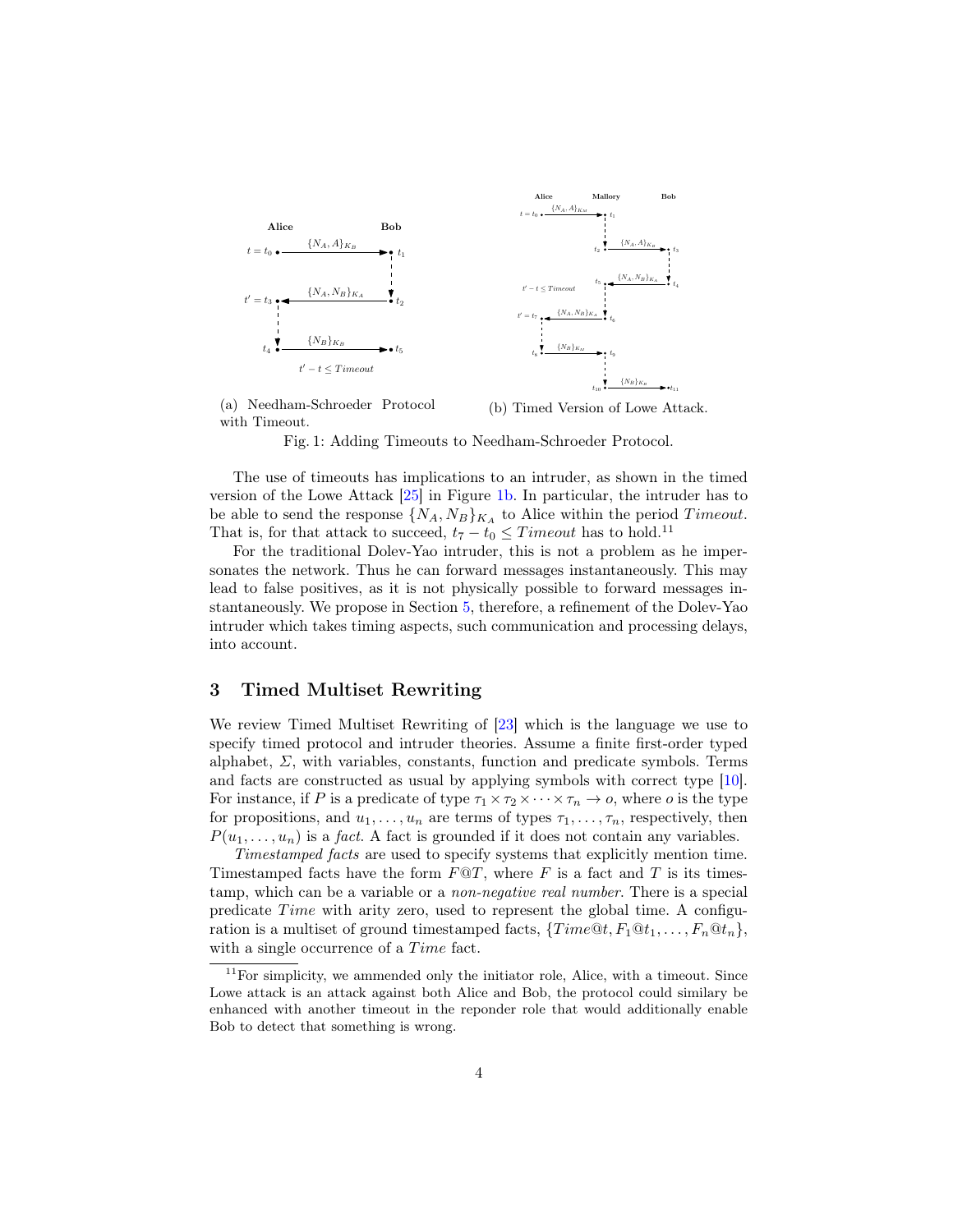Actions Actions are multiset rewrite rules and are either time advancement or instantaneous actions. The Tick action,  $Time@T \rightarrow Time@T + \varepsilon$ , where  $\varepsilon$  can be instantiated by any positive real number, represents the advancement of time. We also write  $Tick_{\varepsilon}$  when we refer to the Tick rule for a specific  $\varepsilon$ . Applying the  $Tick_{\varepsilon}$  rule to the configuration  $\{Time@t, F_1@t_1, \ldots, F_n@t_n\}$  yields the configuration  ${Time@}(t + \varepsilon), F_1@t_1, ..., F_n@t_n$  where time advances by  $\varepsilon$ .

The remaining actions are the Instantaneous Actions, which do not affect the global time, but may rewrite the remaining facts. They have the following form:

 $Time@T, W_1@T_1, \ldots, W_k@T_k, F_1@T'_1, \ldots, F_n@T'_n \mid \mathcal{C} \longrightarrow$ 

 $\exists \mathbf{X}.[Time@T, W_1@T_1, \ldots, W_k@T_k, Q_1@(T+D_1), \ldots, Q_m@(T+D_m)],$ where  $D_1, \ldots, D_m$  are natural numbers and C is the guard of the action which is a set of constraints involving the time variables appearing in the pre-condition, *i.e.* the variables  $T, T_1, \ldots, T_k, T'_1, \ldots, T'_n$ . Facts  $W_1 \mathbb{Q} T_1, \ldots, W_k \mathbb{Q} T_k$  are preserved by the rule, while  $F_1 \mathbb{Q} T'_1, \ldots, F_n \mathbb{Q} T'_n$  are replaced by  $Q_1 \mathbb{Q} (T + D_1), \ldots$  $Q_m \mathbb{Q}(T+D_m)$ . All free variables appearing in the post-condition shall appear in the pre-condition. Time constraints are of the form:

 $T \geq T' \pm D$ ,  $T > T' \pm D$  and  $T = T' \pm D$ where  $T$  and  $T'$  are time variables, and  $D$  is a natural number. In the above rules we omit the time constraints whenever the set  $\mathcal C$  of time constraints is empty.

An instantaneous rule of the form  $\mathcal{P} \mid \mathcal{C} \longrightarrow \exists \mathbf{X} . \mathcal{P}'$  can be applied to a configuration S if there is a subset  $S_0 \subseteq S$  and a matching substitution  $\theta$ , such that  $S_0 = \mathcal{P}\theta$  and  $\mathcal{C}\theta$  evaluates to true. The resulting configuration from the application of this rule is  $(S \setminus S_0) \cup ((P' \sigma) \theta)$ , where  $\sigma$  is a substitution that maps the existentially quantified variables  $X$  to fresh constants, that is, constants not appearing in  $S$ . These fresh values are also called *nonces* in protocol security literature  $[5, 9]$  $[5, 9]$  $[5, 9]$ .<sup>12</sup> For example, the action

 $Time@T, F_1(X, Y)@T_1 | T_1 \geq T + 1 \longrightarrow \exists N. [Time@T, F_2(X, Y, N)@(T + 3)]$ can be applied to configuration  ${Time@5.1, F_1(a, b)@7.5}$  resulting in configuration  ${Time@5.1, F_2(a, b, n_1)@8.1}$ , where the fact  $F_1(a, b)@7.5$  is replaced by  $F_2(a, b, n_1)$  @8.1 with  $n_1$  being a fresh constant. Notice that instantaneous actions do not change the global time. Moreover, the timestamps of the facts that are created by instantaneous actions are in the present or the future.

A trace of timed MSR rules  $\mathcal R$  from a given initial configuration  $\mathcal S_0$  is a sequence of configurations  $S_0 \longrightarrow_{r_1} S_1 \longrightarrow_{r_2} \cdots \longrightarrow_{r_n} S_n$ , such that for all  $0 \leq i \leq n-1$ ,  $S_{i+1}$  is a configuration obtained by applying  $r_{i+1} \in \mathcal{R}$  to  $S_i$ .

Goal Configurations Among all the possible traces we will be interested in traces that reach some goal. A goal configuration is specified by a goal  $\mathcal{GS}$  which is a set of pairs  $\{ \langle S_1, C_1 \rangle, \ldots, \langle S_n, C_n \rangle \}$ . Each pair  $\langle S_j, C_j \rangle$  is of the form:  $\langle \{F_1@T_1, \ldots, F_p@T_p\}, C_j \rangle$ , where  $T_1, \ldots, T_p$  are time variables,  $F_1, \ldots, F_p$  are facts and  $C_j$  is a set of time constraints involving only variables  $T_1, \ldots, T_p$ . A configuration S is a goal configuration w.r.t.  $\mathcal{G}S$  if for some  $1 \leq i \leq n$ , there is a grounding substitution,  $\sigma$ , such that  $S_i \sigma \subseteq S$  and  $C_i \sigma$  evaluates to true.

<sup>&</sup>lt;sup>12</sup>Substitution application ( $\mathcal{S}\theta$ ) is defined as usual [\[10\]](#page-19-5), *i.e.*, by mapping time variables in  $S$  to non-negative real numbers, nonce names to nonce names (renaming of nonces) and term variables to terms.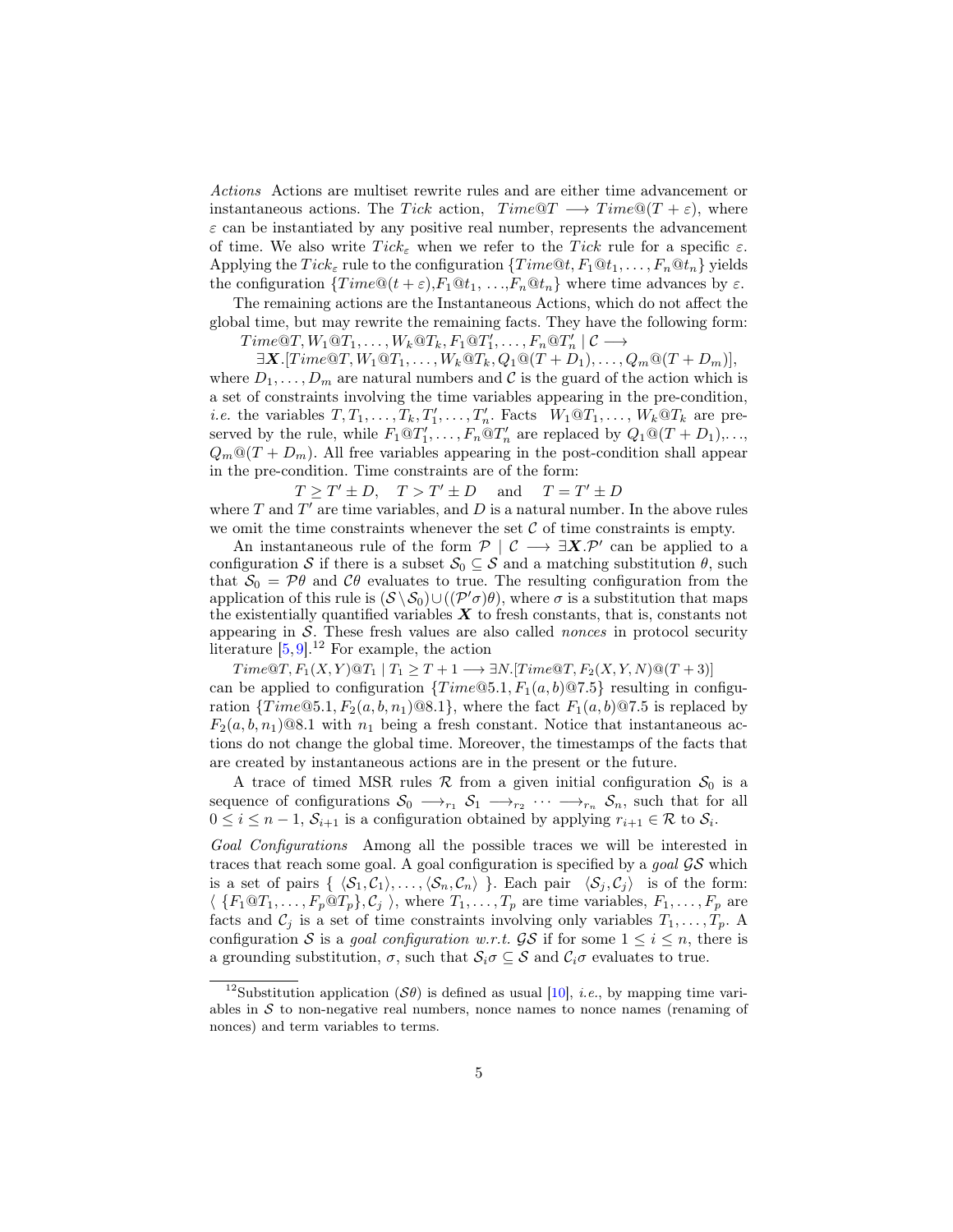For example, the configuration  $\{Time@10.5, F@12.3, G(a)@0.1\}$  is a goal configuration w.r.t. the goal {  $\langle$  {Time@T, F@T<sub>1</sub>}, { T<sub>1</sub>  $\geq$  T}} }.

Reachablity is one of the main verification problems for MSR systems.

**Definition 1.** [Reachability problem] Given a timed MSR  $\mathcal{T}$ , a goal  $\mathcal{GS}$  and an initial configuration  $S_0$ , is there a trace, P, that leads from  $S_0$  to a goal configuration?

Balanced Rules Balanced rules were introduced in [\[32\]](#page-20-7). Systems containing only balanced rules represent an important class of systems for which several reachability problems have been shown to be decidable [\[16,](#page-19-8) [21,](#page-19-9) [23\]](#page-20-6).

A rule is balanced if the number of facts appearing in its pre-condition is the same as the number of facts appearing in its post-condition. An MSR system is balanced if all its rules are balanced.

As described in [\[16\]](#page-19-8), any unbalanced rule can be made balanced by using so-called *empty facts*. For example, the unbalanced rule:  $Time@T, F_1@T_1 \longrightarrow$  $Time@T, F_1@T_1, F_2@T_2$  can be turned into a balanced rule by adding an empty fact to its pre-condition,  $Time@T, F_1@T_1, P@T_3 \longrightarrow Time@T, F_1@T_1, F_2@T_2.$ 

Balanced systems have the following important property: All the configurations in a trace of a balanced system have the same number of facts. Hence, balanced systems are suitable e.g., for modeling scenarios with a fixed amount of memory. As in [\[16\]](#page-19-8), empty facts represent available free memory slots. In order to model systems and intruders with bounded memory, we will consider empty facts related to the system including agents, servers and the network, D facts, and additionally consider empty facts related to each specific intruder  $s$ ,  $P(s)$ .

For some of our complexity results (in Section [7\)](#page-16-0), we will assume an upperbound on the size of facts. The size,  $|F@t|$ , of a timed fact  $F@t$  is the total number of symbols in F. For example,  $|M(a, {a, b)_k\rangle \mathbb{Q}t| = 5$ .

# <span id="page-5-0"></span>4 Timed Protocol Theories

In the traditional "Alice and Bob" protocol notation and specification (such as the one used in Figure [1,](#page-3-1) Section [2.2\)](#page-2-0) timing aspects of protocols are not formally specified. Neccessary assumptions about time, such as the time requirements for the fulfillment of a protocol session, are not included. For example, in the description of distance-bounding protocols it is only informally described that the verifier remembers the time of sending a challenge bit and the time when receiving the response bit, which are then used to make a decision whether of not to grant access. Moreover, from the traditional protocol description, it is not clear which assumptions about the network are used, such as the transmission medium used by the participants. Furthermore, it is not formally specified which properties does the above protocol ensure, in which conditions, and against which intruders. Security verification should include such specifications when checking whether a system is vulnerable to an attack.

Given a timed MSR model and an initial configuration representing the knowledge of participating agents and intruders, their capabilities and behavior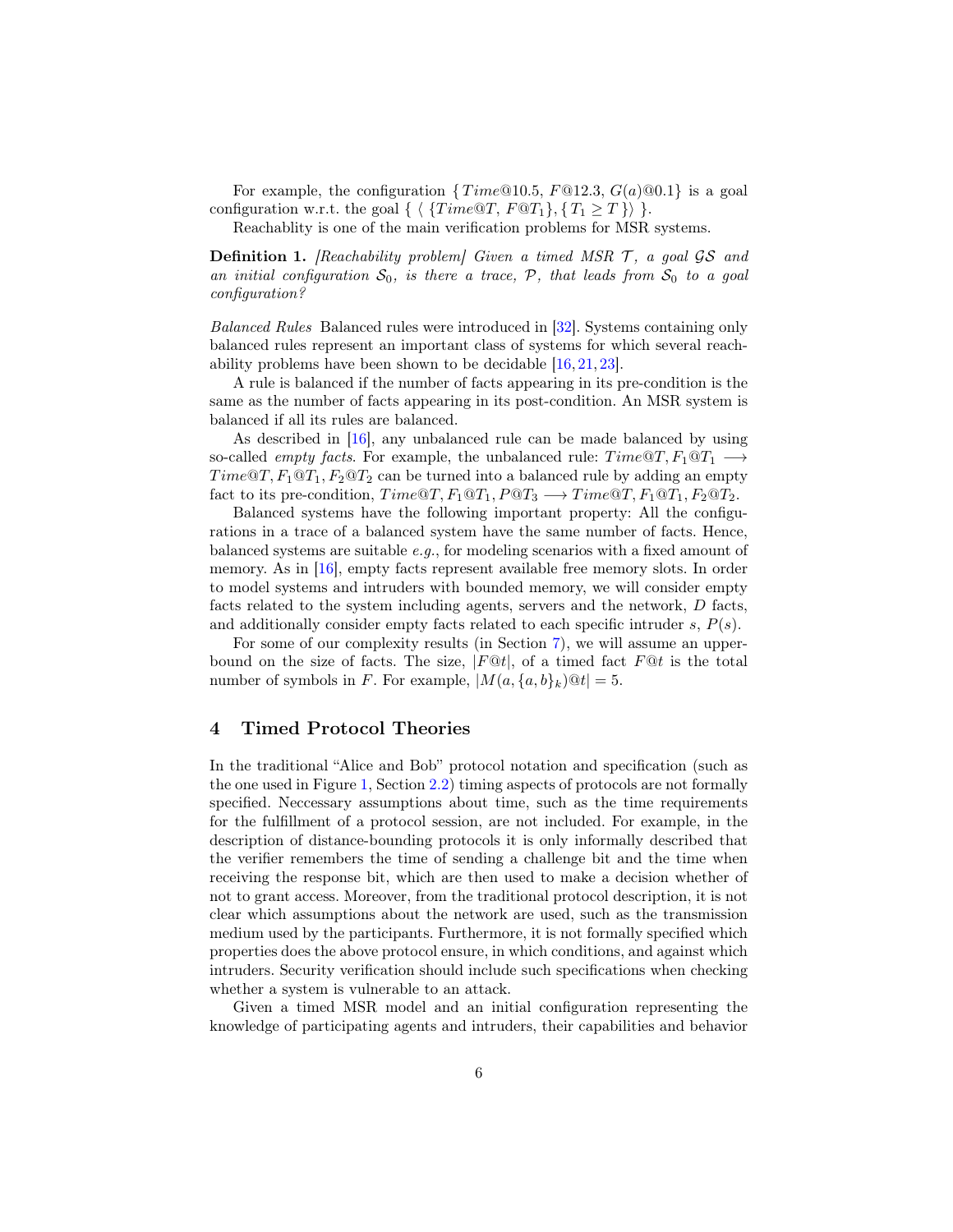(including protocol rules), we look for a trace representing an attack. For that purpose, a goal configuration will denote that a protocol has suffered an attack.

For protocol and intruder theories that obey the physical laws involving time, it is, in particular, important to consider network delays and processing time. Non-zero processing time can be formalized by adding time constraints to rules,  $e.g., Time@T, M(m)@T' | {T>T' } \longrightarrow Time@T, M(m)@T', N<sub>S</sub>(m')@T.$ Similarly, faithful timing of message transmission for a given network topology between agents can be obtained by adding to transmission rules constraints that involve relevant distances, e.g.:

 $Time@T, N_S(A, X)@T' | { T \geq T' + D(A, B) } \longrightarrow Time@T, N_R(B, X)@T,$ where  $D(A, B)$  denotes the time required for messages to travel the distance from agent A to agent B.

### 4.1 Network Theory

We enhance the traditional network models used for protocol execution. A suitable network model used for communication during protocol execution should take care of distances between agents. More specifically, it should not only take care of physical distances between protocol participants, but also represent various available transmission media and the corresponding network distances, *i.e.*, transmission speed, as well as availability of some transmission channel to a particular agent for sending or receiving messages.

We assume that a topology of participating agents, including intruders, representing communicating distances (network distances) between agents, is given. We also assume that agents' and intruder's capabilities of using transmission channels, are given.<sup>13</sup> We model capabilities of agents of sending and receiving messages on some particular transmission media and the corresponding time distances between agents per specific media. Hence, network distances are specified per pair of participants on a specific transmission channel.

We assume that agents do not move. This is also suitable for scenarios where agents may move at a speed that is negligible w.r.t. transmission speed.

Our signature is based on the signature used to model protocols and the Dolev-Yao intruder model in [\[8,](#page-19-10) [9\]](#page-19-7) and timed Dolev-Yao intruders in [\[23,](#page-20-6) [30\]](#page-20-8). In order to provide a finer formalization of the network that supports the timing aspects, we add the following predicate and constant symbols to the signature:  $D(A, B, C)$ , natural number denoting the network delay time in communication

from agent A to agent B when using transmission media  $C$ ;

- $N_S(A, C, m)$  and the message m was sent by agent A on transmission medium  $C$  at moment  $t$ ;
- $N_R(A, C, m)$ <sup>o</sup>t, denoting that message m may be received by agent A on transmission medium  $C$ ;
- $Cap_S(A, C)$ , denoting that the agent A is capable of sending messages on transmission medium  $C$ ;

<sup>&</sup>lt;sup>13</sup>Instead of such fixed connections of agents to particular channels it is possible to represent agents establishing or dropping connections by additional rules in the model.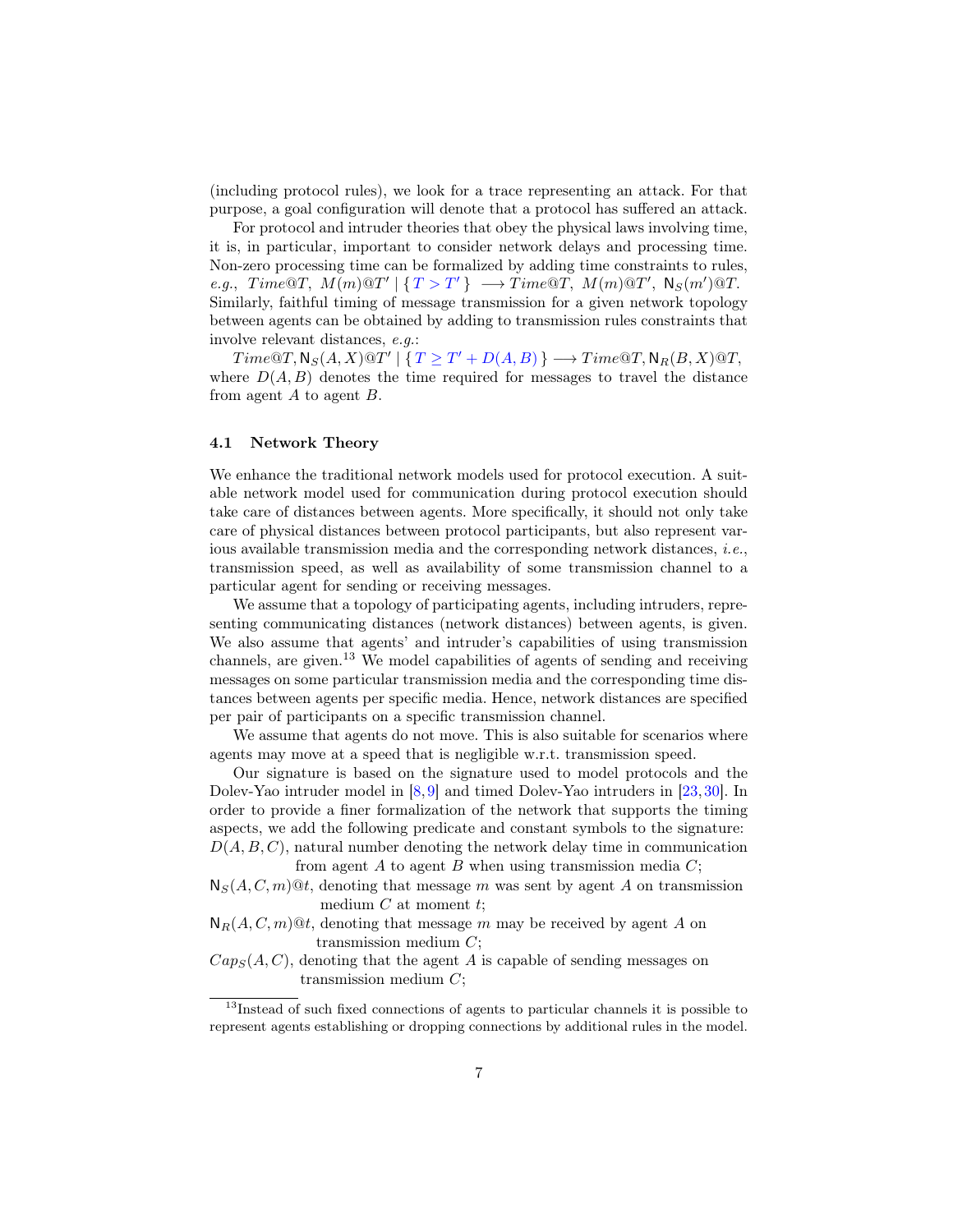<span id="page-7-0"></span>NET-1:  $Time@T, Cap_S(A, C)@T_1, Cap_R(B, C, 1)@T_2, N_S(A, C, X)@T_3$  $| T \geq T_3 + D(A, B, C) \longrightarrow$  $Time@T, Cap_S(A, C)@T_1, Cap_R(B, C, 1)@T_2, N_R(B, C, X)@T$ NET-2:  $Time@T, Cap_S(A, C)@T_1, Cap_B(B, C, 2)@T_2, N_S(A, C, X)@T_3$  $| T \geq T_3 + D(A, I, C) \longrightarrow$  $Time@T, Cap_S(A, C)@T_1, Cap_R(B, C, 2)@T_2, N_S(A, C, X)@T_3, N_R(B, C, X)@T$ 

Fig. 2: Network Theory

 $Cap<sub>R</sub>(A, C, k)$ , denoting that the agent A is capable of receiving messages on transmission medium C, where for  $k = 1$  the message is removed from the network, while for  $k = 2$  reading does not remove messages from the network.

Network rules are shown in Figure [2.](#page-7-0) Transmission of messages is encoded as the transformation of  $N_S$  facts to  $N_R$  facts, *i.e.*, network delivers sent messages according to the receipt capabilities and time distances between participants.

Network theory rules ensure that a message may be received, only after the corresponding message transmission time, so-called "time of flight", has passed. These rules also ensure that agents and intruders only send and receive messages on communication channels they are connected to, *i.e.*, for which they have capabilities of sending or receiving messages. Rule NET-1 models message receipt that removes messages from the network, while NET-2 models non-consumption message receipt, so that the same message  $X$  may additionally be received by other agents without re-sending (as in  $e.g.,$  radio transmission). Which of the two rules is used depends on the nature of the transmission media modeled, which is specified through  $Cap_R(X, Y, k)$  facts by having  $k = 1$  or  $k = 2$ .

#### 4.2 Protocol Theories

In the verification of protocols for which time plays a prominent role, such as distance-bounding protocols and cyber-physical systems in general, explicit real time is needed for representation of continuity of time in the real physical world.

Our timed MSR model presented in Section [3](#page-3-0) is suitable for this purpose. In addition, our model is also suitable for expressing protocols with timeouts.

Since the execution and verification of security protocols may be affected by processing time, we add duration to the rules specified by dur function. The arguments and the value of this function are specific to each rule. For example, the length of the plaintext and the key may effect the duration of the encryption. Duration of a rule execution, *i.e.*, DUR function, may be used when suitable, e.g., in verification of attacks that involve the variance of execution time, such as passport traceability attacks in  $[6]$ . Rules for which the DUR function is not explicitly mentioned, have zero execution time.

Similarly, protocol states may or may not have timeouts. Once a timeout of a protocol state has passed, the protocol session changes its state.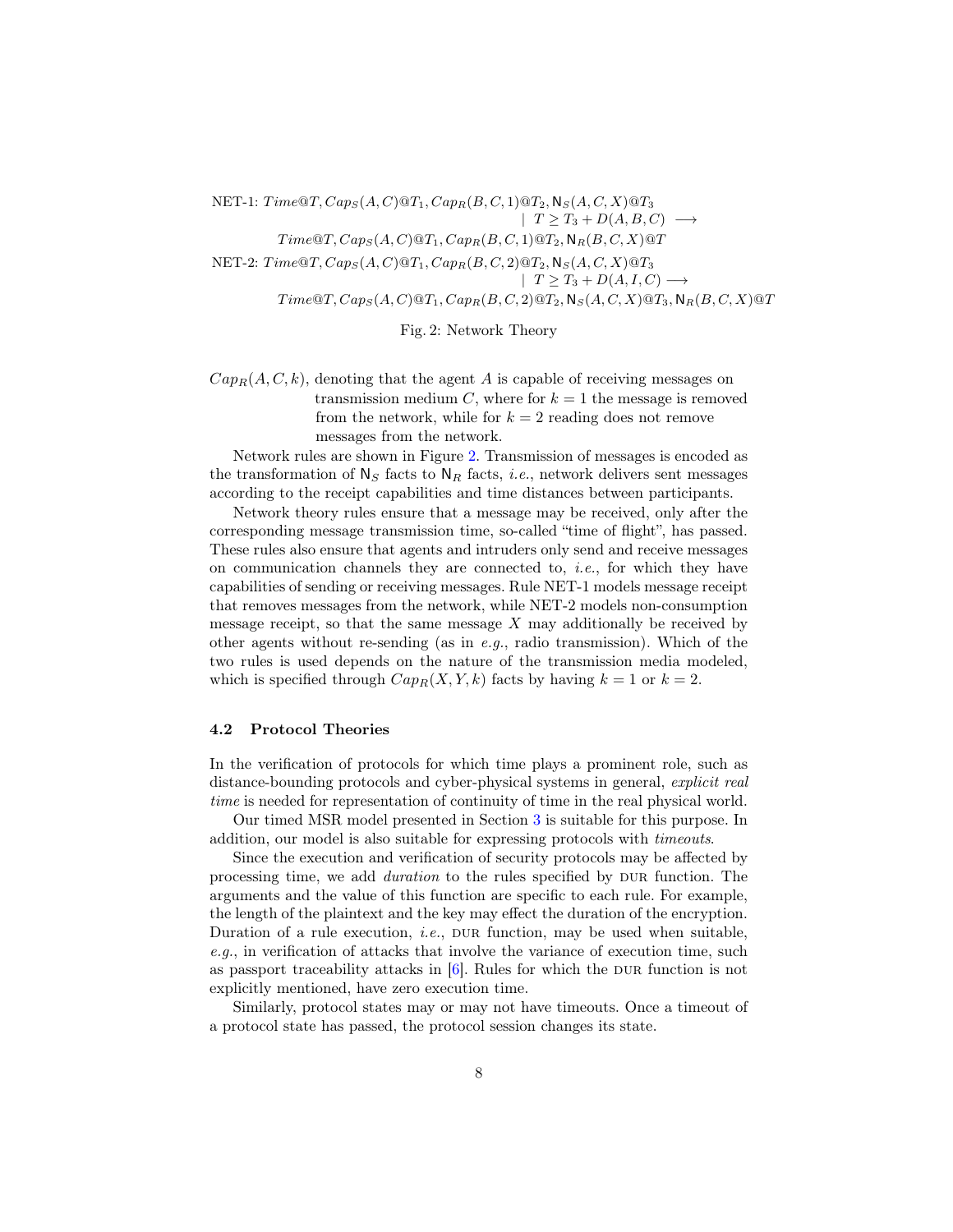A general theory of security protocols involving time is specified below. It includes the following predicate symbols:

- $E@t$ , denoting empty memory slots available for the network and the agents (different from intruders) from the moment  $t$ ;
- $\mathsf{S}_i^A(n,\bm{X}),$  denoting the protocol state predicate of the role A in the session with identifier  $n$ ;

 $\mathsf{T}_i^A(n) @ t$ , denoting that the protocol state  $\mathsf{S}_i^A(n, \mathbf{X})$  times out at moment t. A protocol state  $S_i$  associated with a timeout will be accompanied by the corresponding  $\mathsf{T}_i$  fact, created by the rule leading to that protocol state.

In protocol theories related to traditional security protocols formalized in [\[9\]](#page-19-7), a protocol execution rule represents an event of a message being received, followed by an immediate message reply. In order to model a variety of protocols, we allow protocol theories where at some protocol state, sending of a message may not be necessarily triggered by a message receipt. Similarly, a receipt of a message at some protocol state, may not be immediately followed by a reply message being sent. As in [\[9,](#page-19-7)[16\]](#page-19-8) protocols involve a number of roles that can be played by the participants, such as initiator, responder, client or server role.

<span id="page-8-0"></span>**Definition 2** (Protocol Theory). A protocol theory  $P$  is specified by a number of roles,  $A_1, \ldots, A_m$ , and a set of state predicates,  $S_0^{A_i}, \ldots, S_{n_i}^{A_i}$ , and rules of the following form for each role  $A_i$ :

### – protocol initialization rule:

 $Time@T.W \longrightarrow$ 

 $\exists S_{id}.[Time@T, \mathsf{S}_0^{A_1}(S_{id}, \mathbf{X_1}) \mathsf{Q}(T+t_i), \dots, \mathsf{S}_0^{A_m}(S_{id}, \mathbf{X_m}) \mathsf{Q}(T+t_i), \mathcal{W}'],$ where  $S_{id}$  is a fresh protocol session identification token,  $S_0^{A_i}$  is the initial state of role  $A_i$ ,  $t_i = \text{DUR}_{INIT}$  is a natural number specifying the time it takes to initialize a protocol session, W is an arbitrary multiset of facts,  $W' = W \cup \{ T_0^{A_k}(S_{id}) \mathbb{Q}(T+b_k) \mid \text{if } S_0^{A_k} \text{ timeouts in } b_k \text{ time units} \}, \text{ and } X_i$ are variables from W;

 $-$  protocol execution rules for protocol states  $S_i^{A_k}$  with no timeout:

 $Time@T, \mathsf{S}^{A_k}_i(S,\boldsymbol{X})@T_1,\mathcal{W}_1,\ \mathcal{W}\ \mid\ T_1\leq T, \longrightarrow$  $\exists \boldsymbol{N}. [Time@T, \boldsymbol{\mathsf{S}}_j^{A_k}(S, \boldsymbol{Y}) @ (T+t), \mathcal{W}_2, \mathcal{W}]$ 

and for protocol states  $S_i^{A_k}$  with associated timeout:

 $Time@T, \mathsf{S}^{A_k}_i(S, \boldsymbol{X}) @T_1, \mathsf{T}^{A_k}_i(S) @T_2, \mathcal{W}_1, \mathcal{W} \mid T_1 \leq T, T_2 \geq T \longrightarrow$  $\exists \boldsymbol{N}.[\boldsymbol{Time@T}, \boldsymbol{\mathsf{S}}^{A_{k}}_{j}(\boldsymbol{S},\boldsymbol{Y})\allowbreak @ (\boldsymbol{T}+\boldsymbol{t}), \mathcal{W}_{2}, \mathcal{W}],$ 

where for  $i, j \in \{0, ..., k\}^{14}$  t =  $DUR_{i,j}(X)$  is a natural number specifying the processing time needed when moving from protocol state  $S_i^{A_k}$  to protocol state  $S_j^{A_k}$ , N are fresh values, X and Y are variables, where variables in Y either appear in facts on the left side of the rule or are freshly generated variables from  $N$ , and  $W$ ,  $W_1$ ,  $W_2$  are arbitrary multisets of facts, possibly containing facts  $N_S$  or  $N_R$  denoting messages being sent and received, where

<sup>&</sup>lt;sup>14</sup>In our generalization of protocol theories we might omit the condition  $i \leq j$  that was the condition in  $[9]$  forcing that protocols proceed in execution.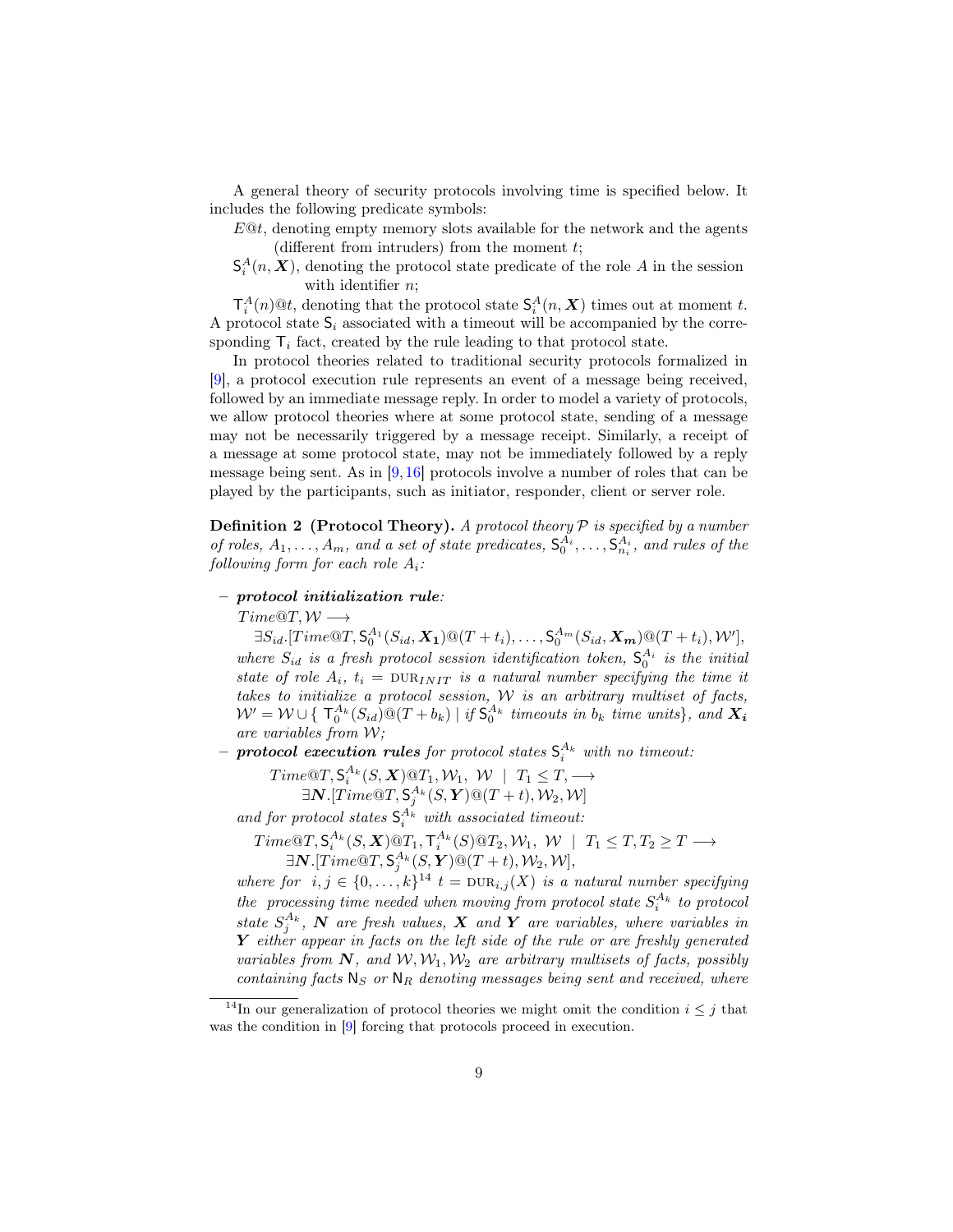in particular  $\mathcal{W}_2$  contains the fact  $\mathsf{T}_{j}^{A_k}(S) \mathbb{Q}(T+b_j)$  if the protocol state  $\mathsf{S}_{j}^{A_k}$ has the associated timeout (set to expire at moment  $T + b_j$ );

– protocol timeout rules for a protocol state S A<sup>k</sup> <sup>j</sup> with associated timeout:

$$
Time@T, S_j^{A_k}(S, X)@T_1, T_j^{A_k}(S)@T_2 | T_2 = T \longrightarrow
$$
  

$$
Time@T, S_i^{A_k}(S, X)@(T + t),
$$

where  $S_i^{A_k}$  is a protocol state of the role  $A_k$  with no associated timeout, or

 $Time@T, \mathsf{S}_{j}^{A_{k}}(S, \boldsymbol{X})@T_{1}, \mathsf{T}_{j}^{A_{k}}(S)@T_{2}$  |  $T_{2} = T \longrightarrow$  $Time@T, \mathsf{S}^{A_k}_i(S, \boldsymbol{X}) \mathsf{\Omega} (T+t), \mathsf{T}^{A_k}_i(S) \mathsf{\Omega} (T+t),$ 

where  $S_i^{A_k}$  is a protocol state of the role  $A_k$  associated with a timeout, and in both cases  $t = \text{DUR}_{i,j}^{timeout}$  is a natural number specifying transition from state  $S_j^{A_k}$  to state  $S_i^{A_k}$  due to a timeout;

– protocol finalization rule:

 $Time@T, \mathsf{S}^{A_k}_{n_k}(\boldsymbol{X})@T_1 \mid T_1 \leq T \longrightarrow Time@T,$ where  $n_k$  is natural number specifying the final protocol state  $S_{n_k}^{A_k}$  or role  $A_k$ .

All rules of a protocol session are initialized with the same session identifier. Protocol execution rules involve execution time and may also relate to a timeout and network communication. Timeout rules force protocol state change once a timeout has passed, which may result, e.g., in a retry or session termination. Finished sessions are removed by the finalization rule.

For our complexity results we will consider balanced versions of protocol theories that are obtained by adding empty facts on left or right side of the rule, where needed. Such empty facts have timestamps denoting availability or execution time. For example, the balanced version of the protocol finalization rule:  $Time@T, S^{A_k}_{n_k}(X)@T_1 | T_1 \geq T \longrightarrow Time@T, E@(T+t),$ involves the value  $\hat{t}$  given by the DUR<sub>FIN</sub> function denoting duration of the finalization rule. Such empty memory slots,  $E@(T + t)$ , are available only when

## <span id="page-9-0"></span>5 Timed Intruder Models

the global time reaches moment  $T + t$ .

The standard Dolev-Yao intruder (DY) [\[8\]](#page-19-10) is able to intercept and send messages anywhere at anytime, appearing, hence, faster than the speed of light. For the verification of timed protocols we, therefore, introduce a more adequate, less powerful intruder theories. Our timed intruders still share the capabilities of the standard DY intruder related to composition and decomposition of messages, including encryption and generation of nonces, but in doing so, they respect the physical laws related to time. As in [\[16\]](#page-19-8), we will also consider intruders with bounded memory.

In order to model the presence of multiple intruders, we associate an identification id to each of the intruders. This id is used to model the knowledge and the memory of a particular intruder through facts  $M(id, X)$  and  $P(id)$  where:

 $M(id, x)$  denotes that term x is known to intruder id from the moment t;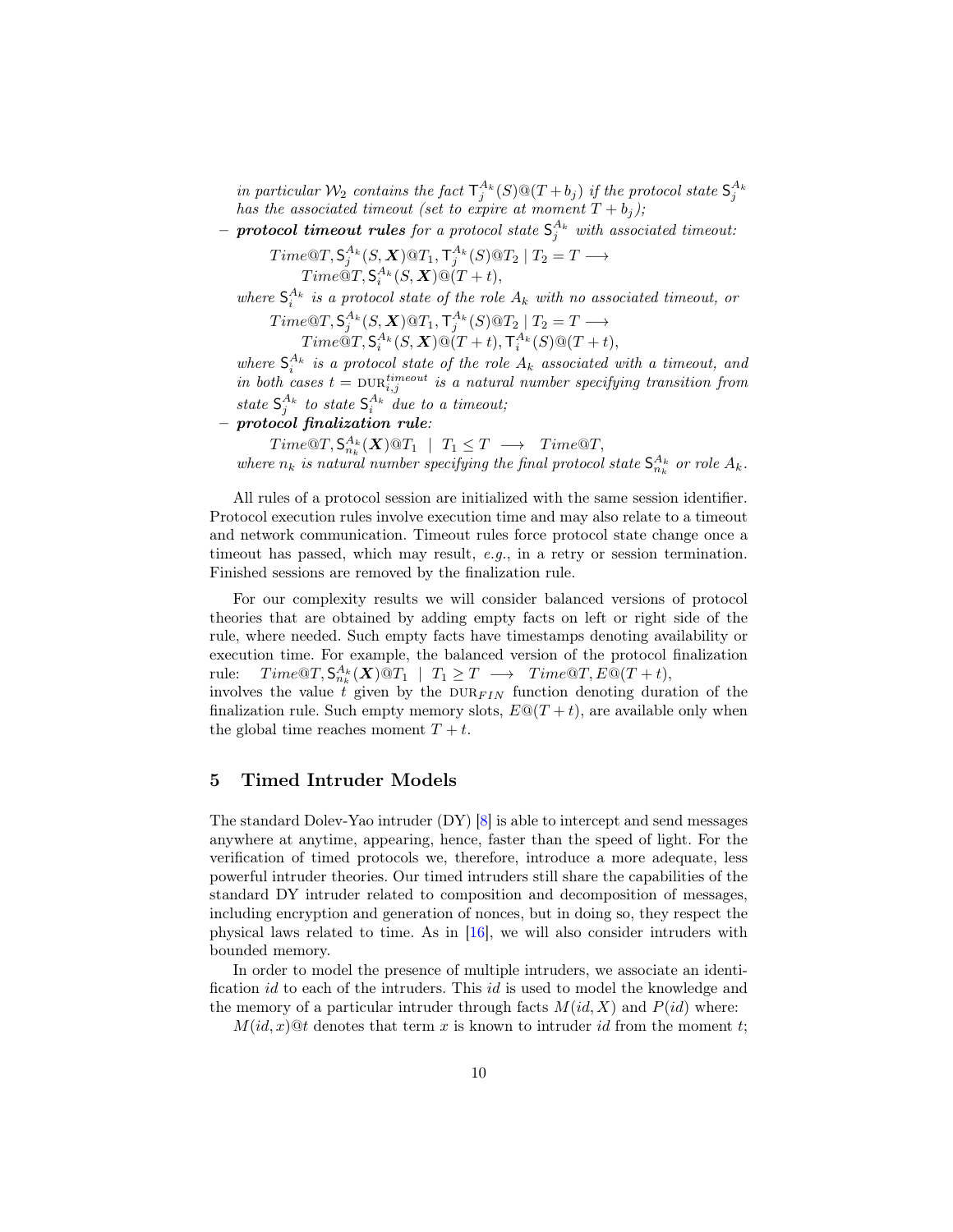#### I/O Rules:

<span id="page-10-0"></span>

| REC: | $Time@T, N_R(I, C, X)@T_1, P(I)@T_2   T_2 \leq T \longrightarrow$                                                                                                                                                          |
|------|----------------------------------------------------------------------------------------------------------------------------------------------------------------------------------------------------------------------------|
|      | $Time@T, M(I, X)@(T+t), E@(T+t),$ where $DUR_{REC}(X, I) = t$                                                                                                                                                              |
| SND: | $Time@T, M(I, X)@T_1, E@T_2   T_1 \leq T, T_2 \leq T \longrightarrow$                                                                                                                                                      |
|      | $Time@T, N_S(I, C, X)@(T + t), P(I)@(T + t),$ where $DUR_{SND}(X, I) = t$                                                                                                                                                  |
|      | <b>Message Composition and Decomposition Rules:</b>                                                                                                                                                                        |
|      | COMP: $Time@T, M(I, X)@T_1, M(I, Y)@T_2   T_1 \leq T, T_2 \leq T \longrightarrow$<br>$Time@T, M(I, \langle X, Y \rangle) \mathcal{Q}(T+t), P(I) \mathcal{Q}(T+t'),$ where $DUR_{COMP}(X, Y, I) = \langle t, t' \rangle$    |
|      | DCMP: $Time@T, M(I, \langle X, Y \rangle)@T_1, P(I)@T_2   T_1 \leq T, T_2 \leq T \longrightarrow$<br>$Time@T, M(I, X)@(T + t), M(I, Y)@(T + t),$ where $DURDCMP(\langle X, Y \rangle, I) = t$                              |
| USE: | $Time@T, M(I, X)@T_1, P(I)@T_2   T_1 \leq T, T_2 \leq T \longrightarrow$<br>$Time@T, M(I, X)@T_1, M(I, X)@(T+t)$ , where $DUR_{USE}(X, I) = t$                                                                             |
| ENC: | $Time@T, M(I, K)@T_1, M(I, X)@T_2, P(I)@T_3   T_1 \leq T, T_2 \leq T, T_3 \leq T \longrightarrow$<br>$Time@T, M(I, K)@T_1, M(I, X)@T_2, M(I, {X}_K)@(T+t),$<br>where $DUR_{ENC}(K, X, I) = t$                              |
| DEC: | $Time@T, M(I, K^{-1})@T_1, M(I, {X}_{K})@T_2, P(I)@T_3   T_1 \leq T, T_2 \leq T, T_3 \leq T \longrightarrow$<br>$Time@T, M(I, K^{-1})@T_1, M(I, {X}_K)@T_2, M(I, X)@(T + t),$<br>where $DUR_{DEC}(K^{-1}, \{X\}_K, I) = t$ |
| GEN: | $Time@T, P(I)@T_1   T_1 \leq T \longrightarrow \exists N. Time@T, M(I, N)@(T + t),$<br>where $\text{DUR}_{GEN}(I) = t$                                                                                                     |
|      | Memory Maintenance Rule:                                                                                                                                                                                                   |
|      | DELM: $Time@T, M(I, X)@T_1   T_1 \leq T \longrightarrow Time@T, P@(T + t),$<br>where $\text{DUR}_{DEL}(X, I) = t$                                                                                                          |
|      |                                                                                                                                                                                                                            |

Fig. 3: Bounded Memory Timed DY Intruder Theory  $\mathcal I$ 

 $P(id)$ <sup> $\circledcirc$ </sup>t denotes that a memory slot (empty fact) is available to the bounded memory intruder  $id$  from the moment  $t$ .

As already mentioned, in order to model processing time, each of the intruder rules has an associated time cost. This is specified by the associated function bur, returning the time needed to carry out the action (as detailed below). This allows us to model the standard message processing time where  $e.g.,$  encryption takes much more time than composition of a pair of messages.

# 5.1 Bounded Memory Timed Dolev-Yao Intruder

Intruder rules of a Bounded Memory Timed DY Intruder are balanced and contain empty facts representing memory available to the intruder, see Figure [3.](#page-10-0)

The general timed DY intruder theory with unbounded memory is obtained by dropping the empty facts and the memory management rule from the theory in Figure [3.](#page-10-0)

At the time T intruder I can access only known terms,  $M(I, X) \mathbb{Q}T'$ , and empty memory slots,  $P(I)@T'$ , only if  $T' \leq T$ . All empty facts,  $P(I)@T'$ , that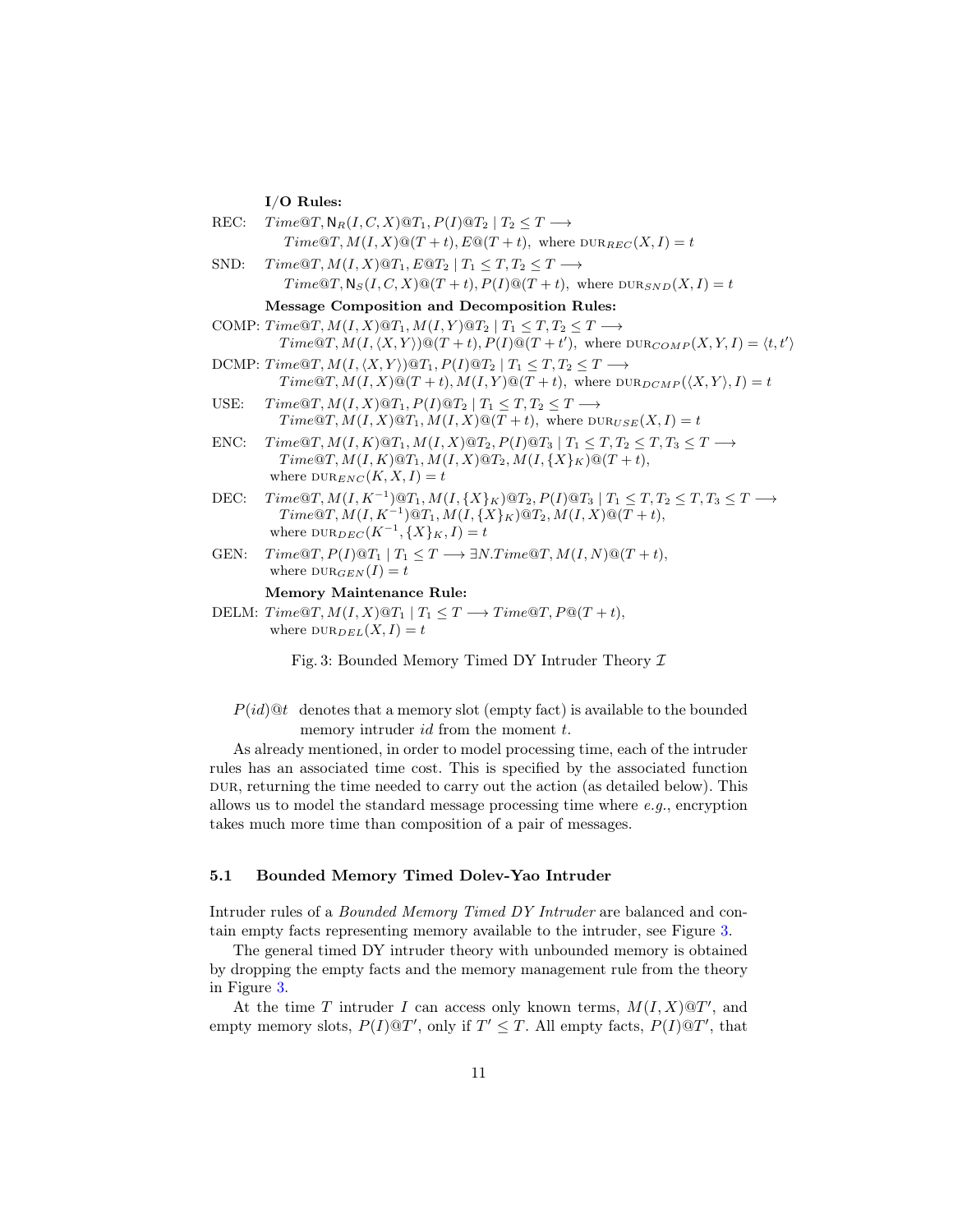appear on the left side of a rule have the associated time constraint,  $T' \leq T$ , to ensure that a memory slot is available at current time,  $Time@T$ .

Deleting facts from the memory (denoted by the DELM rule) may also take time. The COMP rule has two associated time constants through DUR function, one denoting the time it takes to produce a pair of messages, and the other denoting the time it takes to make an empty fact available. The REC and SND rules are related to receiving and sending messages on transmission media that is available to some intruder. Notice that intruders obey physical laws related to message delivery and transmission media availability, which are enforced through network theory, given in Figure [2,](#page-7-0) for all agents, including intruders. Notice as well that send and receive rules maintain the total memory of intruder and the total memory of the system, by consuming or creating P and E facts.

An adversary can also jam a channel by sending a large number of messages, exhausting the system's network by consuming  $E$  facts through the SND rule. For the representation of specific channel capacities, special empty facts representing the network bandwidth could be added and associated to each channel.

For specific scenarios, other intruder capabilities may be relevant, such as intruder capabilities of message manipulation on the wireless channels, modeled, e.g., in [\[7\]](#page-19-4). This includes overshadowing parts of a message, as well as flipping some bits of a message. Such capabilities, we believe, could be formalized in our model as well, by adding the Xor function to the signature and by adding the corresponding intruder rules.

# <span id="page-11-0"></span>6 Verification Problems

Reachability and the related problems for MSR are undecidable in general [\[21\]](#page-19-9). By imposing some restrictions, such as using only balanced rules and bounding the size of facts, these problems become decidable, even in timed models with fresh values [\[17,](#page-19-12)[23\]](#page-20-6). Balanced systems used for protocol verification, as the ones in [\[16,](#page-19-8)[23\]](#page-20-6), implicitly bound the number of protocol sessions that can be executed concurrently. However, the number of sessions in a trace is unbounded.

Various problems can be considered in the verification of security protocols. Here we state some of them.

Definition 3 (Secrecy Problem). Given a protocol theory  $P$ , network theory N, intruder theories  $\mathcal{I}_1, \ldots \mathcal{I}_k$  and an initial configuration  $\mathcal{S}_0$  denoting the initial protocol setting including key distribution, communication capabilities, network distances and a constant s known only to some agent, the secrecy problem of a protocol theory  $P$  is the problem of determining whether or not a configuration containing the fact  $M(I, s)$ , for some intruder identifier I, is reachable from  $S_0$ using rules in  $\mathcal{N}, \mathcal{I}_1, \ldots, \mathcal{I}_k$  and  $\mathcal{P}$ .

In other words, the secrecy problem is the problem of determining whether or not an intruder can learn the secret s, initially known to some honest agent.

A more general version of the secrecy problem involving several different protocol theories,  $\mathcal{P}_1, \ldots, \mathcal{P}_k$ , suitable for verification of multi-protocol environments, is analogously defined.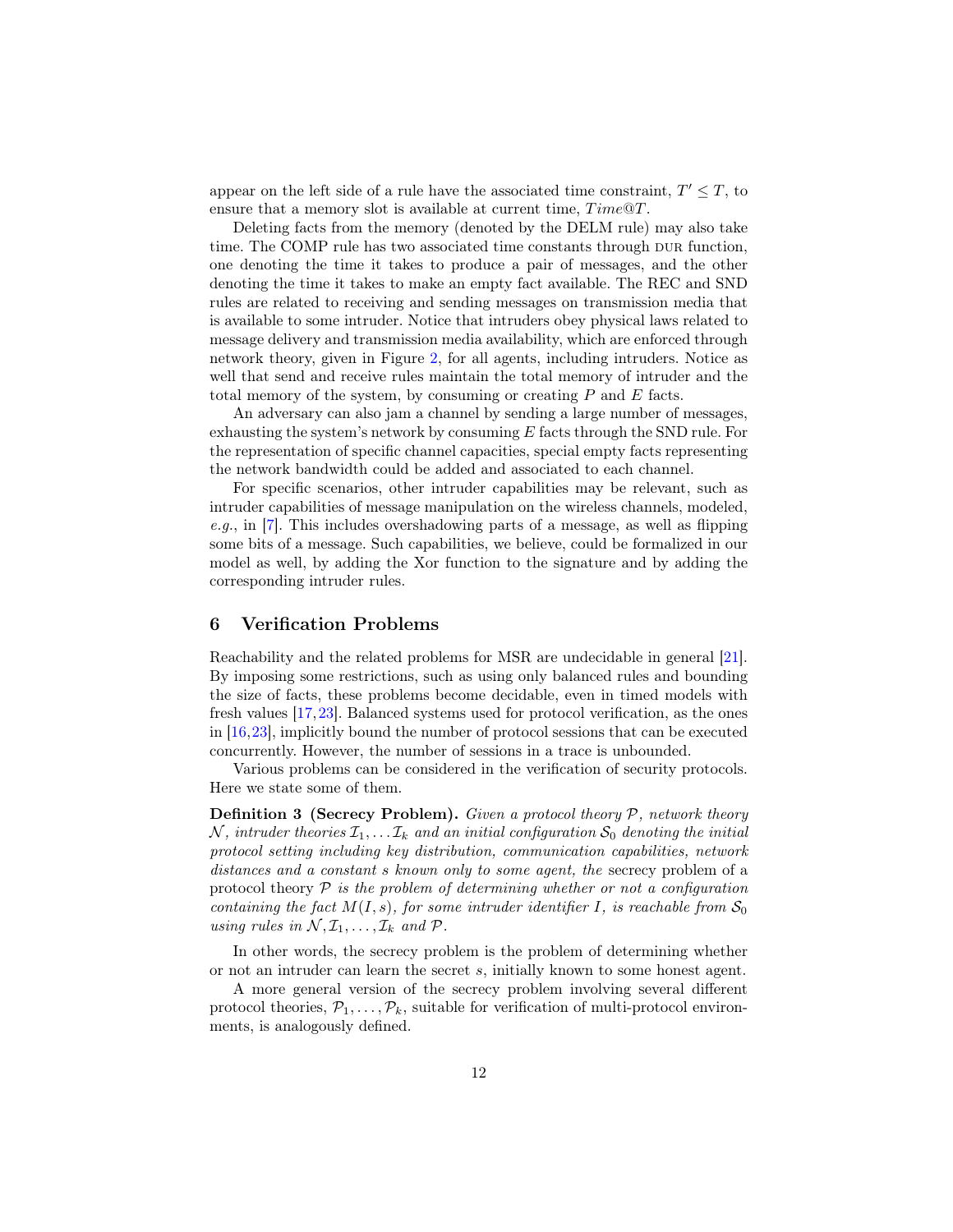Next, we define verification problems related to DB protocols.

**Definition 4 (False Acceptance Problem).** Given a DB protocol theory  $P$ with a distance bound R, network theory N, intruder theories  $\mathcal{I}_1, \ldots \mathcal{I}_k$  and an initial configuration  $S_0$  denoting the initial protocol setting including key distribution, communication capabilities etc., the false acceptance problem is the problem of determining whether or not a configuration denoting that a verifier has granted access to an intruder or to a prover that is outside the perimeter  $R$ , is reachable from  $S_0$  using rules in  $\mathcal{N}, \mathcal{I}_1, \ldots, \mathcal{I}_k$  and  $\mathcal{P}$ .

A dual problem related to decision errors for DB protocols, is the following.

**Definition 5** (False Rejection Problem). Given a DB protocol theory  $\mathcal{P}$  with a distance bound R, network theory N, intruder theories  $\mathcal{I}_1, \ldots \mathcal{I}_k$  and an initial configuration  $S_0$  denoting the initial protocol setting including key distribution, communication capabilities etc., the false rejection problem is the problem of determining whether or not a configuration denoting that a verifier has denied access to an honest prover that is within the perimeter R, is reachable from  $S_0$ using rules in  $\mathcal{N}, \mathcal{I}_1, \ldots, \mathcal{I}_k$  and  $\mathcal{P}$ .

By including several DB protocol theories, multi-protocol environments, as in [\[7\]](#page-19-4), can be verified. In our recent work [\[1\]](#page-18-0) on DB protocols we have also investigated Attack Detection Problem. We believe other problems such as Denial of Service, as well as other classes of problems involving e.g., privacy and traceability could also be formulated in our model. We leave this for future work.

#### <span id="page-12-0"></span>6.1 Example: The Hancke-Khun Protocol Theory

We now illustrate the expressiveness of timed protocol theories introduced in Section [4](#page-5-0) by formalizing the Hancke-Khun (HK) distance-bounding protocol [\[14\]](#page-19-3).

The HK protocol, shown in Figure [4,](#page-13-0) aims to ensure that the prover, P, is in the vicinity of the verifier,  $V$ . It is assumed that the prover and the verifier share a long-term secret key,  $K$ , and a public hash function,  $h$ .

In the initial phase of the protocol the verifier and the prover generate nonces  $N_V$  and  $N_P$  which are used to calculate a sequence of 2n bits using K and h:  $h =$  $h(K, N_V, N_P) = R_1^0, \ldots, R_n^0 || R_1^1, \ldots, R_n^1, R_i^j \in \{0, 1\}.$  Let  $s = \langle K, h, N_V, N_P \rangle$ denote data that, together with  $h$ , is known to both participants after the initial phase of a particular protocol session.

The setup phase of HK protocol is followed by a series of  $n$  single-bit exchanges, defined by the following procedure: To a random challenge bit  $C_i$  sent by the verifier in the *i*<sup>th</sup> round, the prover instantly replies with either  $R_i^0$ , in case  $C_i = 0$ , or  $R_i^1$ , in case  $C_i = 1$ . We formalize verifier's random bit generation of challenge bits using nonce generation and a function b that returns a bit, *i.e.*,  $b(x) \in \{0,1\}$ . Comparison of received responses with the correct bits in  $h$ , precalculated in the initial phase of the protocol, is obtained using a function  $r$  that returns the bit  $R_i^{C_i}$  based on bit  $C_i$  and  $h$  for *i*th round, as per H-K protocol specification, *i.e.*,  $r(i, h, x) = \begin{cases} h_i, & x = 0, \\ h_i, & x = 1, \end{cases}$  $h_{n+i}$ ,  $x = 0$ ,  $h_{n+i}$ ,  $x = 1$ .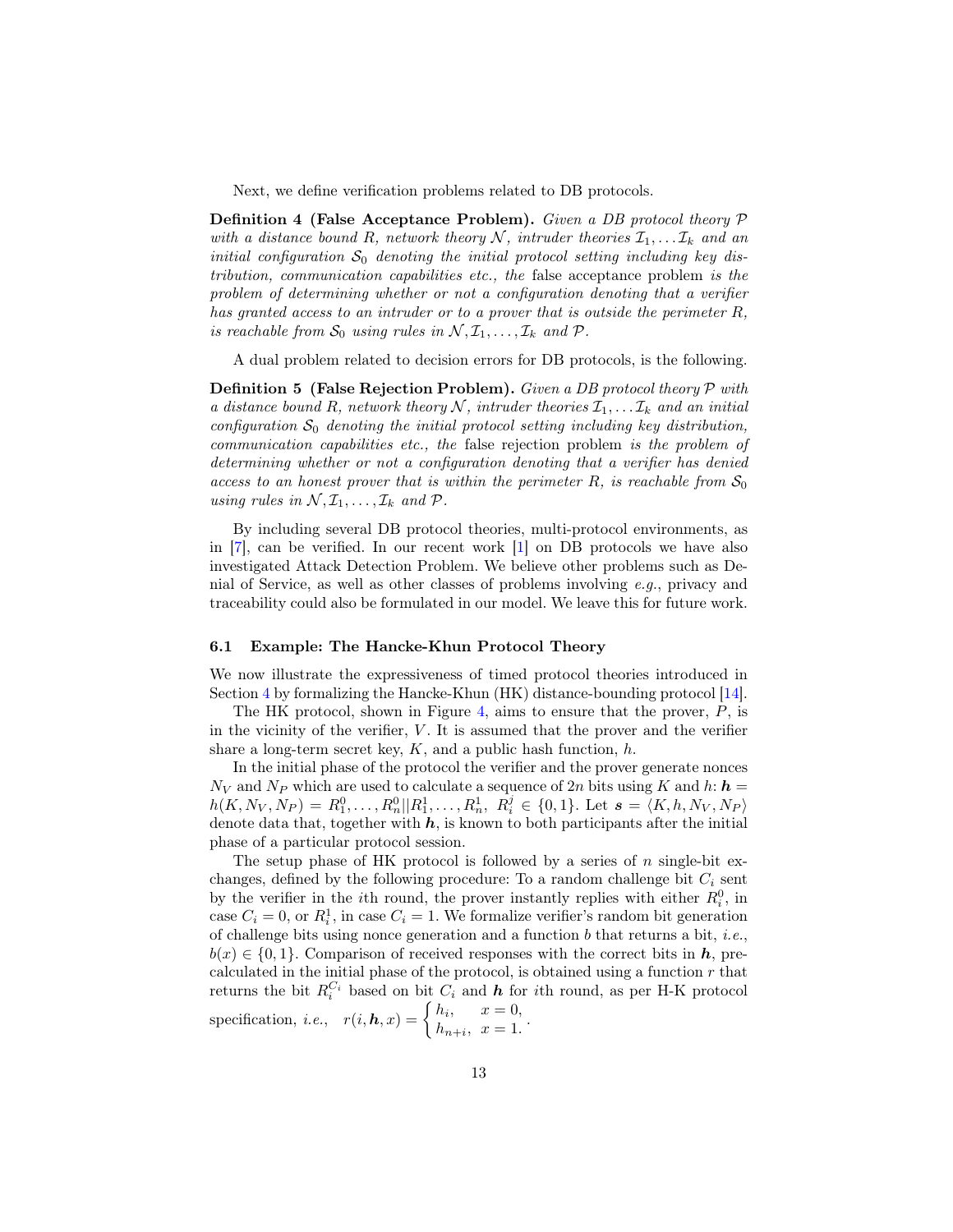<span id="page-13-0"></span>

Fig. 4: The Hancke-Kuhn Protocol (taken from [\[14\]](#page-19-3))

For each round, the verifier marks the time when a challenge bit is sent, and the time the response is received. In the last phase of the protocol, the verifier computes his distance from the prover and checks that the responses are correct.

The verifier grants access to the prover if all time tests for bit exchanges are successful, i.e., do not exceed the predefined distance bound,  $R$ , and if all  $n$  bits are correctly exchanged. Keeping in mind potential errors, due to e.g., noise, the verifier's decision can be parametrised so that access is granted if the time-test is satisfied in a number of rounds,  $k_1$  out of  $n$ , e.g., in a simple majority of rounds, and if a certain number of response bits,  $k_2$  out of n, are correct.

For illustration purposes we only formalize the bit exchange phase of the HK protocol with n challenge-response rounds, see Figure  $5$ . The initial phase of the HK protocol could be similarly formalized. Here, we assume that the initial phase of HK protocol session S has already been completed, denoted by the facts  $\mathsf{S}_{0}^{V}(S, \mathbf{s}, \mathbf{h}, 1)$  and  $\mathsf{S}_{0}^{P}(S, \mathbf{s}, \mathbf{h}, 1)$ , representing the initial protocol states for the verifier and the prover roles, respectively. Completion of  $n$  rounds of bit exchanges is denoted by the fact  $\mathsf{S}_4^V(S, \mathbf{s}, \mathbf{h})$ .

Besides agents' capabilities of using transmission media, keys etc., the initial configuration additionally includes the following auxiliary facts:  $Bits(S, 0)@0$ denoting the number of rounds with correct bit responses,  $Test(S, 0)$  denoting the number of rounds successfully passing the time-test.

Since this distance measuring phase of the protocol is technically performed with negligible processing time related to reading and responding with bits, we set the related processing time to zero.

However, in order to model actual verifiers that are usually not very powerful processors operating at some clock rate, the formalization distinguishes between the actual time of sending challenge bits or receiving response bits and the recorded time. This is accomplished using time constraints of the form  $T > T_1$ , where  $T$  is the global time and  $T_1$  the actual time of sending or receiving the bit. Alternatively, function DUR could be used for specific time delays.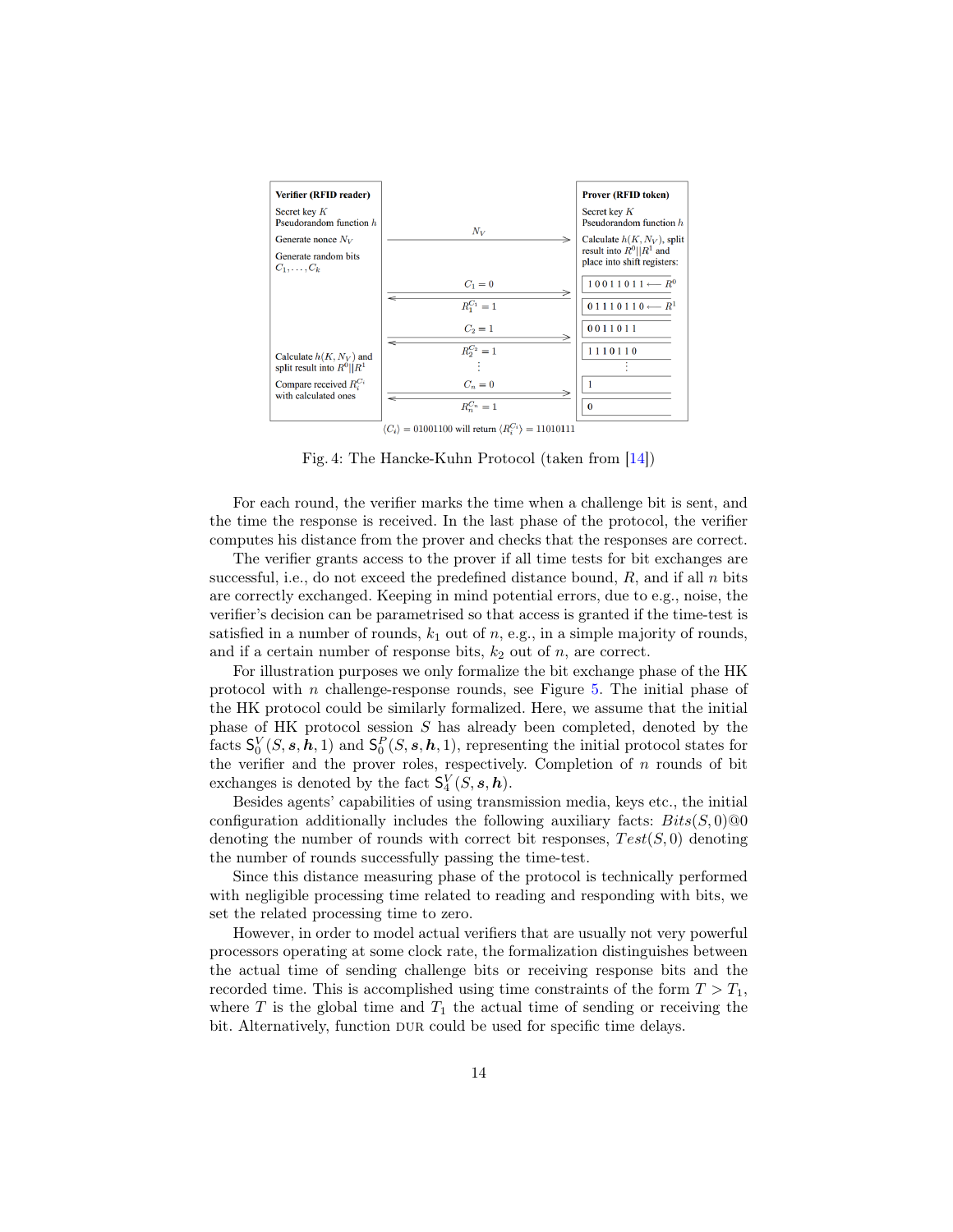<span id="page-14-0"></span>Verifier role

Send challenge bit for round  $j$ :  $Time@T, S_0^V(S, A, C, s, h, j)@T_1, E@T_2, E@T_3 \mid \{ T \geq T_2, T \geq T_3 \} \longrightarrow$  $\exists x. Time@T, \mathsf{S}_1^V(S,A,C,\boldsymbol{s},\boldsymbol{h},\text{pending},b(x),j)@T,\mathsf{N}_S(A,C,b(x))@T, Start(S,j)@T$ Mark the time of sending the challenge bit in round  $j$ :  $Time@T, \mathsf{S}_1^V(S, A, C, \mathbf{s}, \mathbf{h}, \text{pending}, B_j, j) @T_1, E @T_2 \;\;|\;\; \{ \;T > T_1, T \ge T_2 \;\} \;\longrightarrow$  $Time@T, \textsf{S}_1^V(S,A,C,\bm{s},\bm{h},\text{start},B_j,j)@T, Start_V(S,j)@T$ Receive the response bit in round  $j$ :  $Time@T, \mathsf{S}^V_1(S,A,C,\boldsymbol{s},\boldsymbol{h},\mathrm{start},B_j,j)$ @ $T_1,\mathsf{N}_R(A,C,X)$ @ $T_2 \longrightarrow$  $Time@T, \mathsf{S}^V_2(S,A,C,\boldsymbol{s},\boldsymbol{h},\text{pending},B_j,j,X)@T_1, Stop(S,j)@T$ Mark the time of receiving the response bit in round  $j$ :  $Time@T, S_2^V(S, A, C, s, h, \text{pending}, B_j, j, X) @T_1, E @T_2 \mid \{ T > T_1 \} \longrightarrow$  $Time@T, \mathsf{S}^V_2(S,A,C,\boldsymbol{s},\boldsymbol{h},\text{stop},B_j,j,X)$ @ $T_1, Stop_V(S,j)$ @ $T$ Check the round trip time for round  $j$ :  $Time@T, Start_V(S, j)@T_1, Stop_V(S, j)@T_2, \mathsf{S}_2^V(S, A, C, \boldsymbol{s}, \boldsymbol{h}, \text{stop}, B_j, j, X)@T_3,$  $Test(S, m) \mathbb{Q}T_4 \mid \{ T_2 - T_1 \leq 2R \} \longrightarrow$  $Time@T, \textsf{S}^V_2(S, A, C, \boldsymbol{s}, \boldsymbol{h}, \text{bit}, B_j, j, X)$ @T,  $TimeCheck(S, j, \text{ok})$ @T,  $Test(S, m+1)$ @T,  $E$ @T  $Time@T, Start_V(S, j)@T_1, Stop_V(S, j)@T_2, \mathsf{S}_2^V(S, A, C, \boldsymbol{s}, \boldsymbol{h}, \text{stop}, B_j, j, X)@T_3,$  $Test(S, m)@T_4 \mid \{T_2 - T_1 > 2R\} \longrightarrow$  $Time@T, \textsf{S}^V_2(S, A, C, \boldsymbol{s}, \boldsymbol{h}, \text{bit}, B_j, j, X)$ @T,  $TimeCheck(S, j, \text{not-ok})$ @T,  $Test(S, m)$ @T $_4, E$ @T Check the bit correctness in round  $j$ :  $Time@T, \mathsf{S}^V_2(S,A,C,\boldsymbol{s},\boldsymbol{h},\text{bit},B_j,j,r(j,\boldsymbol{h},B_j))@T_1,Bit(m)@T_2,E@T_3\;\mid\;\{T_3\leq T\;\}$  $\longrightarrow$   $Time@T, S_3^V(S, A, C, s, h)@T, Bit(m+1)@T, BitCheck(S, j, ok)@T$  $Time@T, \mathsf{S}_{2}^V(S, A, C, \mathbf{s}, \mathbf{h}, \text{bit}, B_j, j, y \neq r(j, \mathbf{h}, B_j))@T_1, Bit(m)@T_2, E@T_3 \;\;|\;\; \{T_3 \leq T\;\}$  $\longrightarrow$   $Time@T, S_3^V(S, A, C, s, h, j)@T, Bit(m)@T_2, BitCheck(S, j, not-ok)@T$ Starting a new round or finishing the last round :  $Time@T, \mathsf{S}_3^V(S, A, C, \boldsymbol{s}, \boldsymbol{h}, j \neq n)@T_1 \ \longrightarrow Time@T, \mathsf{S}_0^V(S, A, C, \boldsymbol{s}, \boldsymbol{h}, j + 1)@T$  $Time@T, \mathsf{S}_3^V(S,A,\bm{s},\bm{h},n)@T_1 \ \longrightarrow\ Time@T, \mathsf{S}_4^V(S,A,C,\bm{s},\bm{h})@T$ Allowing or rejecting the access :  $Time@T, S_4^V(S, A, C, \mathbf{s}, \mathbf{h})@T_1, Test(S, X \geq k_1)@T_2, Bit(S, Y \geq k_2)@T_3 \longrightarrow$  $Time@T, \textsf{S}^V_5(S, A, C, \boldsymbol{s}, \boldsymbol{h})@T, Decision(S, \textup{ok})@T, E@T$  $Time@T, \mathsf{S4}^V(S, A, C, \mathbf{s}, \mathbf{h})@T_1, Test(S, X < k_1)@T_2, Bit(S, Y < k_2)@T_3 \longrightarrow$  $Time@T, \begin{equation} \textbf{S}_{5}^{V}(S, A, C, \boldsymbol{s}, \boldsymbol{h})@T, Decision(S, reject)@T, E@T \end{equation}$ Prover role Responding to a challenge bit in round  $j$ :  $Time@T, \mathsf{S}_0^P(S, A, C, \mathbf{s}, \mathbf{h}, j \neq n) @T_1, \mathsf{N}_R(A, C, X) @T_2 \longrightarrow$  $Time@T, S_0(S, A, C, s, h, j+1)@T, N_S(A, C, r(i, h, X))@T$ Responding to a challenge bit in the last round :  $Time@T,$   $\mathsf{S}_{0}^{P}(S,A,C,\boldsymbol{s},\boldsymbol{h},n)$ @ $T_{1},$   $\mathsf{N}_{R}(A,C,X)$ @ $T_{2}$   $\longrightarrow$  $Time@T, S_1(S, A, C, s, h)@T, N_S(A, C, r(i, h, X))@T$ Receiving the decision :  $Time@T, Decision(S, X)@T_1, \mathsf{S}_1^P(S, Y)@T_2 \longrightarrow Time@T, Decision(S, X)@T_1, \mathsf{S}_2^P(S, Y)@T_2$ 

Fig. 5: Protocol Theories for bit exchange phase of Hancke-Kuhn protocol with n rounds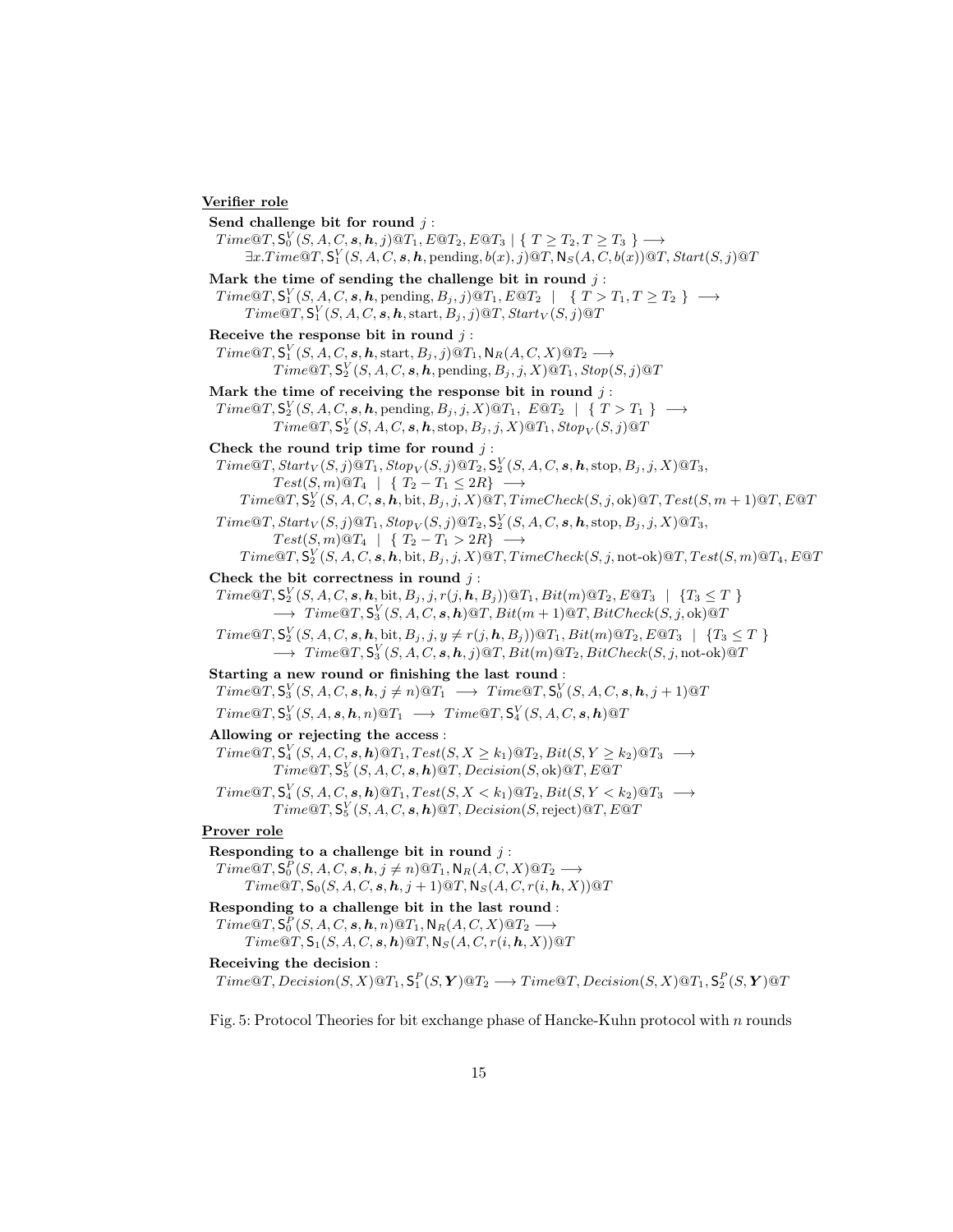Checking whether a sufficient number of rounds have passed the time-test and the bit correctness test is part of the final phase of HK protocol. In our formalization we have included these rules in each round, but with no time cost.

For the HK protocol specification given in Figure [5,](#page-14-0) with the the protocol distance bound  $R$ , the false acceptance problem representing an attack-in-between ticks is specified as a reachability problem with the following goal configuration:  $\{ Start(S, X_1) \tQT_1^1, Stop(S, X_1) \tQT_2^1, \ldots, Start(S, X_{k_1}) \tQT_1^{k_1}, Stop(S, X_{k_1}) \tQT_2^{k_1},$ 

 $Decision(S, ok)@T, \ \} \ \mid \ \{T_2^1 - T_1^1 > R, \dots T_2^{k_1} - T_1^{k_1} > R \ \},$ for some protocol session S and  $k_1$  rounds  $X_i$ . Similarly, a more general false acceptance can be formalized with the goal configuration:

 $\mathsf{S}_5^V(S,A,C,\boldsymbol{X})@T, \mathsf{S}_2^P(S,B,C,\boldsymbol{Y})@T_1, Decision(S,\mathrm{ok})@T_2,$ where  $D(A, B, C) > R$ . This goal denotes a false positive of the time test, *i.e.*, the verifier allows access to a prover that is outside the perimeter R.

False rejction can similarly be represented with the following goal:  $\mathsf{S}_5^V(S,A,C,\bm{X})$ @T, $\mathsf{S}_2^P(S,B,C,\bm{Y})$ @T<sub>1</sub>, Decision(S, reject)@T<sub>2</sub>,

where  $D(A, B, C) \leq R$ , for the protocol distance bound R.

Guessing ahead attacks could also be captured by checking whether response bits are received before the necessary traversal time, as specified by the goal:

 $Decision(S, ok)@T, S_5^V(S, A, C, X)@T, S_2^P(S, B, C, Y)@T_1,$ 

 $Start(S, i)@T_2, Stop(S, i)@T_3 | T_3 - T_2 < 2D(A, B, C).$ 

This indicates that the response bit has been sent in advance, before the receipt of the challenge bit, representing, hence, guessing in advance, *i.e.*, involvement of a dishonest prover or an intruder.

#### 6.2 Example: The Needham-Schroeder Protocol with Timeouts

We specify the Needham-Schroeder (NS) protocol with timeouts detailed in Section [2.2.](#page-2-0) Initiator role A has the associated timeout. Only if the expected reply message is received within the timeout time bound, the final protocol message is sent. Otherwise, the session ends.

A balanced timed protocol theory of NS with timeouts is given in Figure [6.](#page-16-1) The protocol state  $S_0^A$  has the associated timeout. Here,  $*$  denotes a dummy constant,  $d_i$  are constants denoting action duration and  $b_0$  is the constant denoting the timeout. For simplicity, we use public keys to denote names of agents, where *Agent* predicate is used to specify public keys, while key pairs of public and private keys that belong to an honest participant are denoted by Guy facts.

Protocol security is considered in the usual sense, i.e., if the "accepted" nonces  $N_A$  and  $N_B$  are never revealed to anybody else except Alice and Bob executing the protocol. The protocol is still vulnerable to the timed version of Lowe attack [\[25\]](#page-20-0), see Figure [1b,](#page-3-1) but a well-chosen timeout may enhance protocol security.

For illustration, let  $d_0 = d_1 = d_2 = d_3 = d_4 = 1$ , *i.e.*, all actions take one time unit to be executed. Let  $b_0 = 10$ , *i.e.*, state  $S_0^A$  timeouts after 10 time units. Let  $D(k_A, k_B, c) = D(k_B, k_A, c) = 3$ . In this setting, execution of rules ROLES, A1, B1 and network rules takes at least  $(1+1+3+1+3=9)$  9 time units, i.e., Alice can expect to receive the reply within the set timeout and proceed protocol execution with rule A2.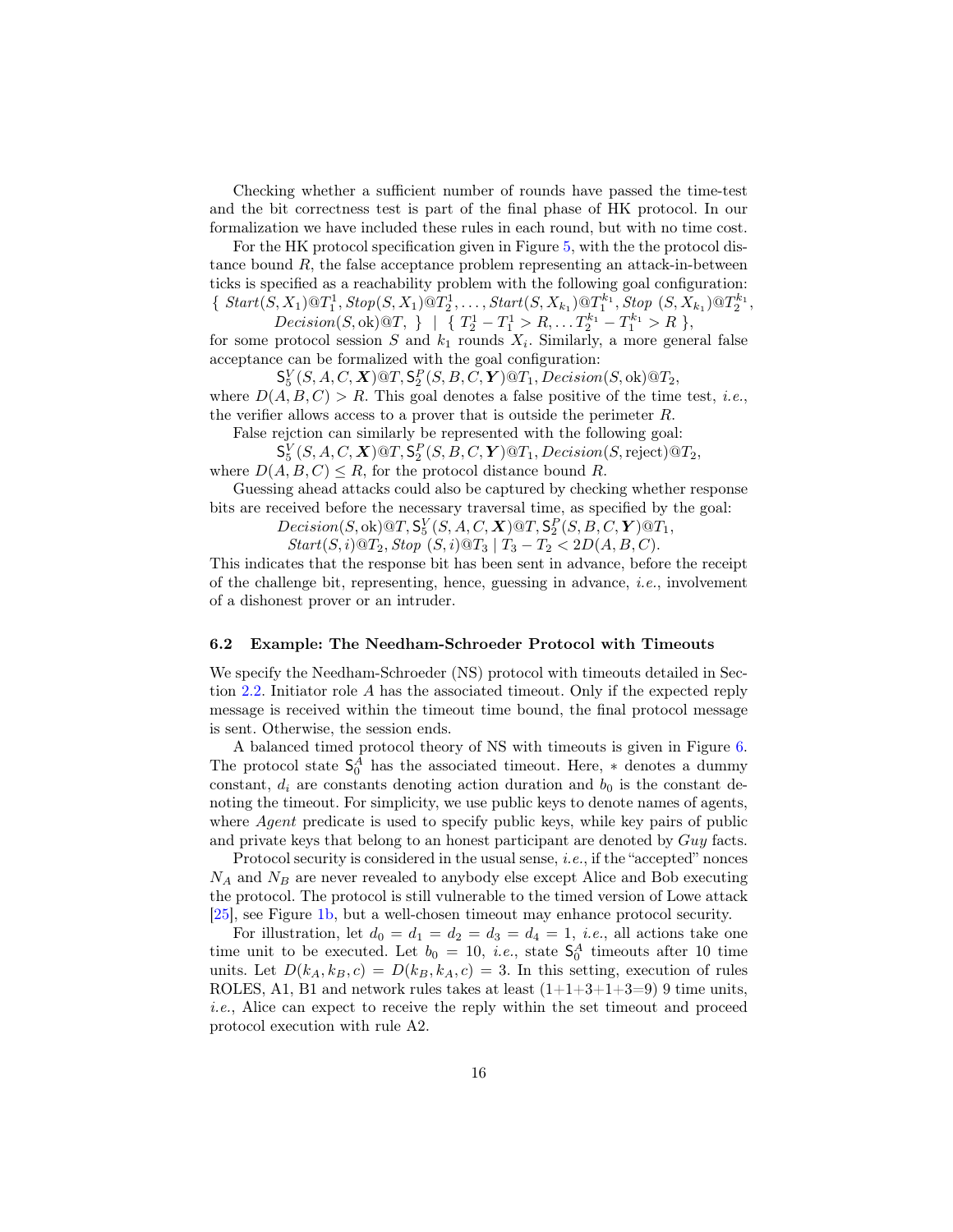<span id="page-16-1"></span>ROLES : Time@T,  $Guy(K_e, K_d)$ @T<sub>1</sub>,  $Guy(K'_e, K'_d)$ @T<sub>2</sub>, E@T<sub>3</sub>, E@T<sub>4</sub> | T<sub>3</sub>  $\leq T, T_4 \leq T_4$  $\rightarrow \exists X. Time \mathcal{Q}T, Guy(K_e, K_d) \mathcal{Q}T_1, Guy(K'_e, K'_d) \mathcal{Q}T_2,$  $\mathsf{S}_{0}^{A}(X,K_{e})@(T+d_{0}), \mathsf{T}_{0}^{A}(X)@(T+b_{0}), \mathsf{S}_{0}^{B}(X,K_{e}')@(T+d_{0})$ FINA :  $Time@T, S_2^A(X)@T_1 \rightarrow Time@T, E@T$ FINB :  $Time@T, S_2^B(X)@T_1 \rightarrow Time@T, E@T$  $A1: Time@T, S_0^A(S, K_e)@T_1, T_0^A(S)@T_2, Agent(K'_e)@T_3 \mid T_2 \geq T, T_1 \leq T$  $\rightarrow \exists X. Time \mathcal{Q}T, \mathsf{S}_1^A(S, K_e, K'_e, X) \mathcal{Q}(T + d_1), Agent(K'_e) \mathcal{Q}T_3,$  $N_S(K_e, C, enc(K'_e, \langle X, K_e \rangle)) \mathcal{Q}(T \mathcal{Q} d_1)$  $A2: Time@T, S_1^A(S, K_e, K'_e, X)@T_1, N_R(K_e, C, enc(K_e, \langle X, Y \rangle))@T_2 \mid T_1 \leq T$  $\rightarrow Time@T, S_2^A(S, K_e, K'_e, X, Y) \mathcal{Q}(T + d_2), N_S(K_e, C', enc(K'_e, Y)) \mathcal{Q}(T + d_2)$  $AT: Time@T, S_0^A(S, X)@T_1, T_0^A(S)@T_2 \mid T_2 = T \rightarrow Time@T, S_2^A(S, X, *, *, *)\mathcal{Q}T_1$  $B1: Time@T, \mathsf{S}_0^B(S, K_e)@T_1, Agent(K'_e)@T_2, \mathsf{N}_R(K_e, C, enc(K_e, \langle X, K'_e \rangle))@T_3 \mid T_1 \leq T_2$  $\rightarrow \exists Y. Time@T, \mathsf{S}_1^B(S, K_e, K'_e, X, Y) @ (T + d_3), Agent(K'_e) @ T_2,$  $\mathsf{N}_S(K_e,C',enc(K'_e,\langle X,Y\rangle))@(T+d_3)$  $B2: Time@T, S_1^B(S, K_e, K'_e, X, Y)@T_1, N_R(K_e, C, enc(K_e, Y))@T_2 \mid T_1 \leq T$  $\rightarrow Time@T, S_2^B(S, K_e, K'_e, X, Y)@(T + d_4), E@T$ 

Fig. 6: Timed protocol theory of Needham-Schroeder Protocol with Timeouts.

Consider now the setting with Mallory positioned optimally, inbetween Alice and Bob, as illustrated in Figure [1b,](#page-3-1) with  $D(k_A, k_M, c) = D(k_M, k_A, c) = 2$  and  $D(k_B, k_M, c) = D(k_M, k_B, c) = 1$ . Let Mallory intruder rules also have associated time cost of one time unit, for simplicity. Mallory will need to intercept, decrypt, encrypt and send messages which will take some additional time. Now, protocol, intruder and network execution of rules from ROLES up to A2 rule take at least 15 time units (Mallory has to use the sequence of REC, DEC, ENC, SND rules, and later REC and SND rules), by which time the protocol session timeouts and, hence, Lowe type attack fails. In case the timeout is set to a high enough value, e.g.,  $b_0 = 20$ , there is a trace in the model representing the Lowe attack.

# <span id="page-16-0"></span>7 Complexity Results

Timed MSR theories containing network, protocol and intruder theories defined in Sections [4](#page-5-0) and [5](#page-9-0) represent a segment of general timed MSR for specification and verification of security protocols. By relying on our previous complexity results for the secrecy problem and for the reachability problem for timed MSR, we obtain the complexity result for the timed version of secrecy problem de-scribed in Section [6.](#page-11-0) We point out that this verification relates to traces with a bounded number of concurrent protocol sessions, but to an unbounded number of protocol sessions in total.

Theorem 1. The secrecy problem with respect to the memory bounded timed DY intruders, balanced network and protocol theories is PSPACE-complete when assuming a bound on the size of facts.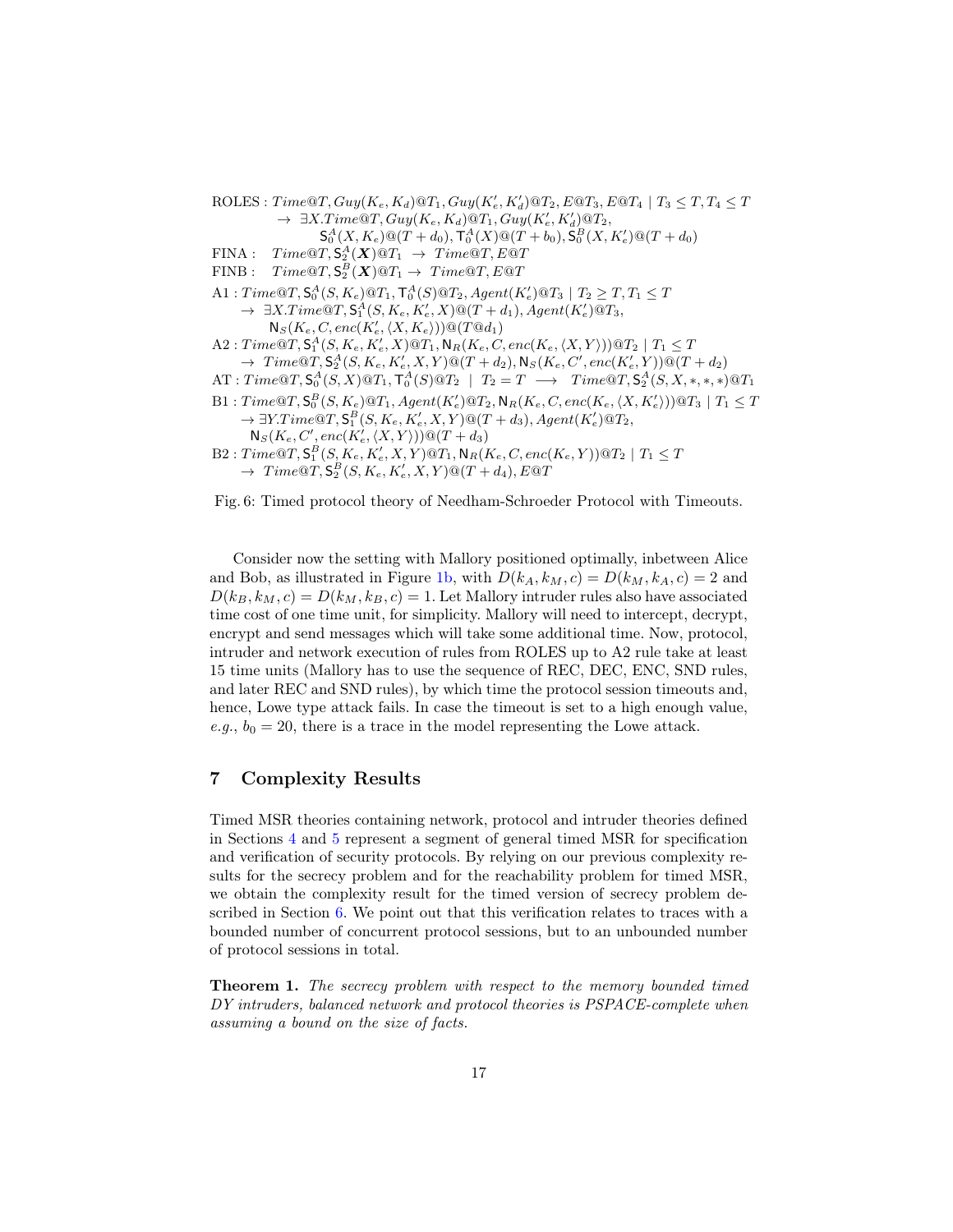Proof. For the upper bound we rely on the PSPACE-completeness of the reachability problem for general MSR with real time [\[23\]](#page-20-6), since the secrecy problem is an instance of the reachability problem. The rules of the timed MSR contain network, protocol and intruder theories. The goal of the reachability problem is specified as a configuration containing  $M(I, s) \tQ T$ , for some intruder identifier I, with no time constraints attached. Therefore, it follows from [\[23\]](#page-20-6) that the secrecy problem is in PSPACE when considering balanced timed network, protocol and intruder theories with a bound on the size of facts.

The lower bound follows from PSPACE-completeness of the secrecy problem for untimed version of bounded memory intruder and balanced MSR protocol theories [\[16\]](#page-19-8). It can be encoded as timed secrecy simply by adding timestamps to facts, by adding time constraints to the rules of protocol and intruder theories, as per Definition [2](#page-8-0) and Figure [3,](#page-10-0) and by considering some arbitrary network topology and a single transmission channel, accessible to all agents and intruders both for sending and receiving messages. In particular, the protocol states of timed protocol theories have no timeouts attached. Exact values of timestamps, duration of rules, just like the message traversal time (specified by the topology) have no impact to the encoding. Indeed, the goal involves the secret being discovered by an intruder, taking any amount of time, as the goal involves no related time constraints, and all constraints attached to rules of network, intruder and protocol theories (since no timeouts are present) are of the form  $T' \leq T$ , *i.e.*, require only advancement of global time  $T$ , which is always applicable.

False acceptance and false rejection problems could also be formalized as reachability problems, as in Section [6.1,](#page-12-0) hence the PSPACE membership of these problems can also be deduced.

Theorem 2. The false acceptance and the false rejection problems with respect to the memory bounded timed DY intruders, balanced network and distancebounding protocol theories is in PSPACE when the size of facts is bounded.

Similarly to the bounded-time problems introduced in [\[20\]](#page-19-13), we could consider bounded time version of the secrecy problem,  $e.g.,$  by bounding the total time in a trace or bounding the total number of protocol sessions. We expect that such restrictions would improve the complexity of the problem. We leave this investigation for future work.

# <span id="page-17-0"></span>8 Conclusions and Related Work

This paper builds on  $[1,19,22,23]$  $[1,19,22,23]$  $[1,19,22,23]$  $[1,19,22,23]$  and introduces a uniform and extensible framework for expressing a wide range of timing properties of protocols enabling the investigation of the complexity of different verification problems. Thus, this work is complementary to the related works that focus on more limited languages in order to automate analyses.

The first full-scale formal representation and analysis of a distance bounding protocol is the work of Meadows and collaborators [\[28\]](#page-20-3) formalizing distance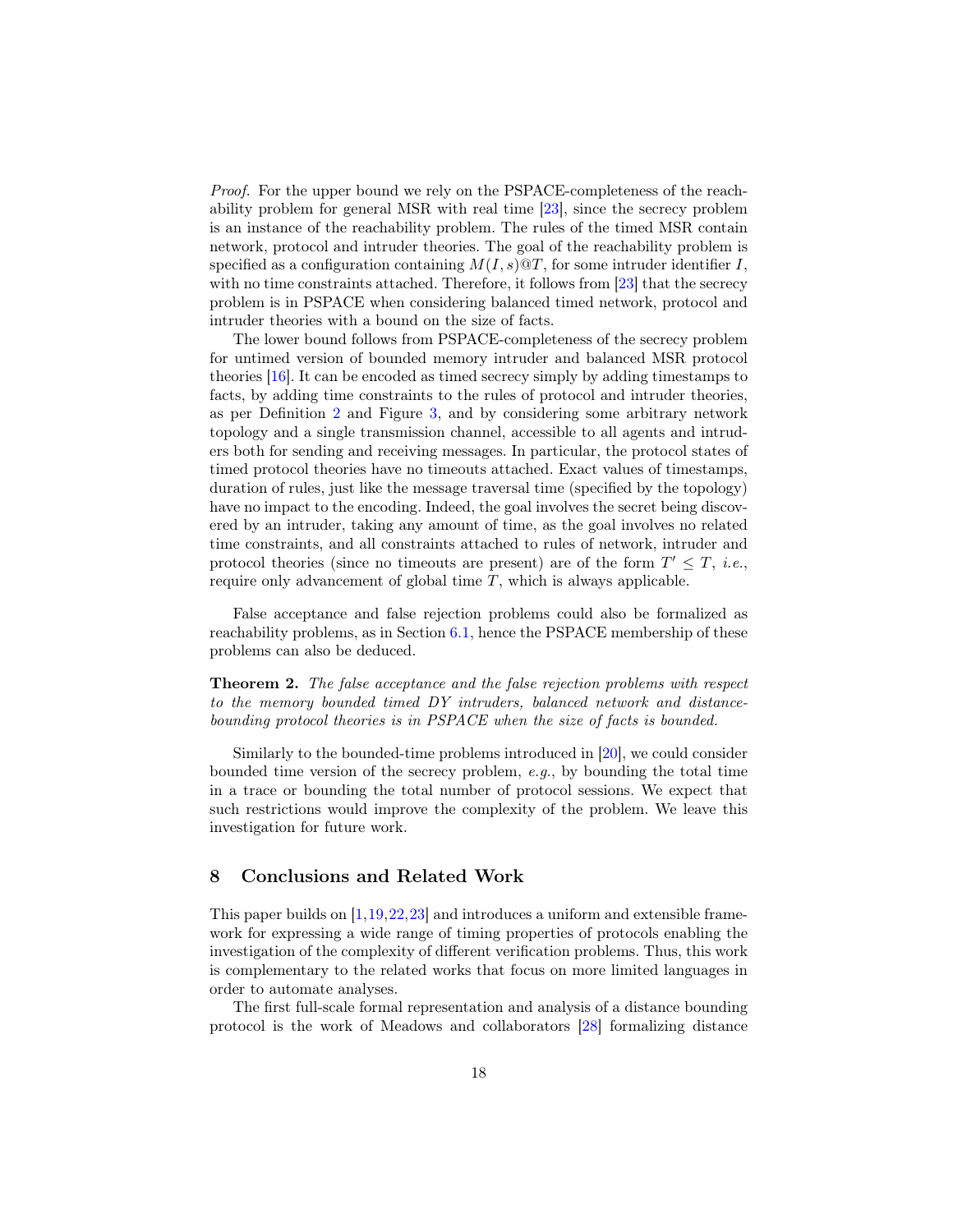bounding protocols in Protocol Derivation Logic (PDL). This work provided the basis for practical improvements, new insights, and inspirations for other researchers including ourselves. Like our work that is founded on an existing general model (Timed MSR), the formalization started with an existing formal logic, PDL.

The paper [\[30\]](#page-20-8) introduces a timed protocol language and addresses the issue of timed intruder models, showing that one DY intruder per honest player is sufficient. This formal system is implemented in Maude to automate analysis. This work built on earlier formalizations in Timed MSR [\[18,](#page-19-14)[22\]](#page-19-2) and in turn has suggested new modeling challenges addressed in the present paper.

A number of other frameworks have been developed for the verification of timing properties of systems. Early examples include [\[3,](#page-18-2)[12,](#page-19-15)[13,](#page-19-16)[15\]](#page-19-17). Basin et.al [\[2\]](#page-18-3) and Cramers et.al [\[7\]](#page-19-4) present a formalism for representing and analyzing cyberphysical security protocols that is implemented in Isabel/HOL. They model physical properties of communicaiton, location, and time. Similar to our approach both honest players and intruders are subject to physical constraints. A benefit of formalization in our Timed MSR is the abiltiy to leverage a variety of complexity results developed for different fragments as illustrated in the previous section.

Verification in this paper assumes that a concrete topology of agents and intruders is specified. We believe it may be possible to consider verification of general topologies by combining our models with SMT solvers, similarly to [\[30\]](#page-20-8).

For a close formalization of DB protcols probabilities involving various guessing strategies as given in [\[1\]](#page-18-0), we intend to investigate ways of extending our models with probabilities. One of the ways of such probabilistic extensions of our models might involve branching actions introduced in [\[24\]](#page-20-9).

Acknowledgments: We thank Cathy for her inspiring work, insightful and motivating discussions and for her friendship.

## References

- <span id="page-18-0"></span>1. M. A. Alturki, M. Kanovich, T. Ban Kirigin, V. Nigam, A. Scedrov, and C. Talcott. Statistical model checking of distance fraud attacks on the Hancke-Kuhn family of protocols. In Proceedings of the 2018 Workshop on Cyber-Physical Systems Security and  $PrivaCy$ , pages 60–71. ACM, 2018.
- <span id="page-18-3"></span>2. D. A. Basin, S. Capkun, P. Schaller, and B. Schmidt. Formal reasoning about physical properties of security protocols. ACM Trans. Inf. Syst. Secur., 14(2):16, 2011.
- <span id="page-18-2"></span>3. G. Bella and L. C. Paulson. Kerberos version 4: Inductive analysis of the secrecy goals. In Computer Security - ESORICS 98, 5th European Symposium on Research in Computer Security, Louvain-la-Neuve, Belgium, September 16-18, 1998, Proceedings, pages 361–375, 1998.
- <span id="page-18-1"></span>4. S. Brands and D. Chaum. Distance-bounding protocols. In T. Helleseth, editor, Advances in Cryptology — EUROCRYPT '93: Workshop on the Theory and Application of Cryptographic Techniques Lofthus, Norway, May 23–27, 1993 Proceedings, pages 344–359, Berlin, Heidelberg, 1994. Springer.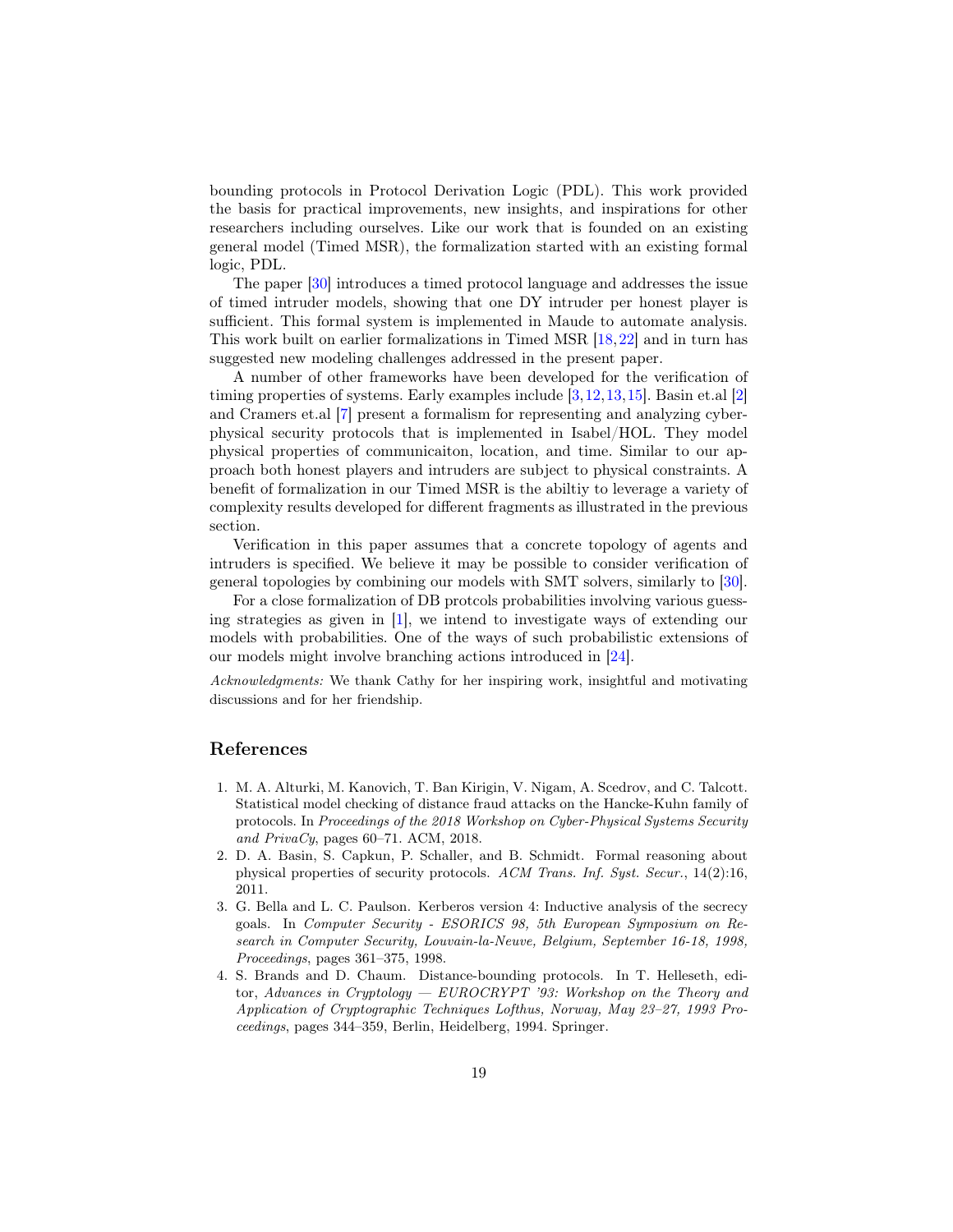- <span id="page-19-6"></span>5. I. Cervesato, N. A. Durgin, P. Lincoln, J. C. Mitchell, and A. Scedrov. A metanotation for protocol analysis. In CSFW, pages 55–69, 1999.
- <span id="page-19-11"></span>6. T. Chothia and V. Smirnov. A traceability attack against e-passports. In International Conference on Financial Cryptography and Data Security, pages 20–34. Springer, 2010.
- <span id="page-19-4"></span>7. C. Cremers, K. B. Rasmussen, B. Schmidt, and S. Capkun. Distance hijacking attacks on distance bounding protocols. In 2012 IEEE Symposium on Security and Privacy, pages 113–127, May 2012.
- <span id="page-19-10"></span>8. D. Dolev and A. Yao. On the security of public key protocols. IEEE Transactions on Information Theory, 29(2):198–208, 1983.
- <span id="page-19-7"></span>9. N. A. Durgin, P. Lincoln, J. C. Mitchell, and A. Scedrov. Multiset rewriting and the complexity of bounded security protocols. Journal of Computer Security, 12(2):247–311, 2004.
- <span id="page-19-5"></span>10. H. B. Enderton. A mathematical introduction to logic. Academic Press, 1972.
- <span id="page-19-0"></span>11. S. Escobar, C. Meadows, and J. Meseguer. Maude-NPA: Cryptographic Protocol Analysis Modulo Equational Properties, pages 1–50. Springer Berlin Heidelberg, Berlin, Heidelberg, 2009.
- <span id="page-19-15"></span>12. N. Evans and S. Schneider. Analysing time dependent security properties in CSP using PVS. In Computer Security - ESORICS 2000, 6th European Symposium on Research in Computer Security, Toulouse, France, October 4-6, 2000, Proceedings, pages 222–237, 2000.
- <span id="page-19-16"></span>13. R. Gorrieri, E. Locatelli, and F. Martinelli. A simple language for real-time cryptographic protocol analysis. In Proceedings of the 12th European Conference on Programming, ESOP'03, pages 114–128, Berlin, Heidelberg, 2003. Springer-Verlag.
- <span id="page-19-3"></span>14. G. P. Hancke and M. G. Kuhn. An RFID distance bounding protocol. In First International Conference on Security and Privacy for Emerging Areas in Communications Networks (SECURECOMM'05), pages 67–73, Sept 2005.
- <span id="page-19-17"></span>15. G. Jakubowska and W. Penczek. Modelling and checking timed authentication of security protocols. Fundam. Inf., 79(3-4):363–378, Aug. 2007.
- <span id="page-19-8"></span>16. M. Kanovich, T. Ban Kirigin, V. Nigam, and A. Scedrov. Bounded memory Dolev-Yao adversaries in collaborative systems. Inf. Comput., 2014.
- <span id="page-19-12"></span>17. M. Kanovich, T. Ban Kirigin, V. Nigam, A. Scedrov, and C. Talcott. Compliance in real time multiset rewriting models. Available at [https://arxiv.org/abs/1811.]( https://arxiv.org/abs/1811.04826) [04826]( https://arxiv.org/abs/1811.04826).
- <span id="page-19-14"></span>18. M. Kanovich, T. Ban Kirigin, V. Nigam, A. Scedrov, and C. Talcott. Discrete vs. dense times in the analysis of cyber-physical security protocols. In Principles of Security and Trust - 4th International Conference, POST, pages 259–279, 2015.
- <span id="page-19-1"></span>19. M. Kanovich, T. Ban Kirigin, V. Nigam, A. Scedrov, and C. Talcott. Can we mitigate the attacks on distance-bounding protocols by using challenge-response rounds repeatedly? In FCS, 2016.
- <span id="page-19-13"></span>20. M. Kanovich, T. Ban Kirigin, V. Nigam, A. Scedrov, and C. Talcott. Timed multiset rewriting and the verification of time-sensitive distributed systems. In 14th International Conference on Formal Modeling and Analysis of Timed Systems (FORMATS), 2016.
- <span id="page-19-9"></span>21. M. Kanovich, P. Rowe, and A. Scedrov. Policy compliance in collaborative systems. In CSF '09: Proceedings of the 2009 22nd IEEE Computer Security Foundations Symposium, pages 218–233, Washington, DC, USA, 2009. IEEE Computer Society.
- <span id="page-19-2"></span>22. M. I. Kanovich, T. Ban Kirigin, V. Nigam, A. Scedrov, and C. L. Talcott. Towards timed models for cyber-physical security protocols. Available in Nigam's homepage, 2014.